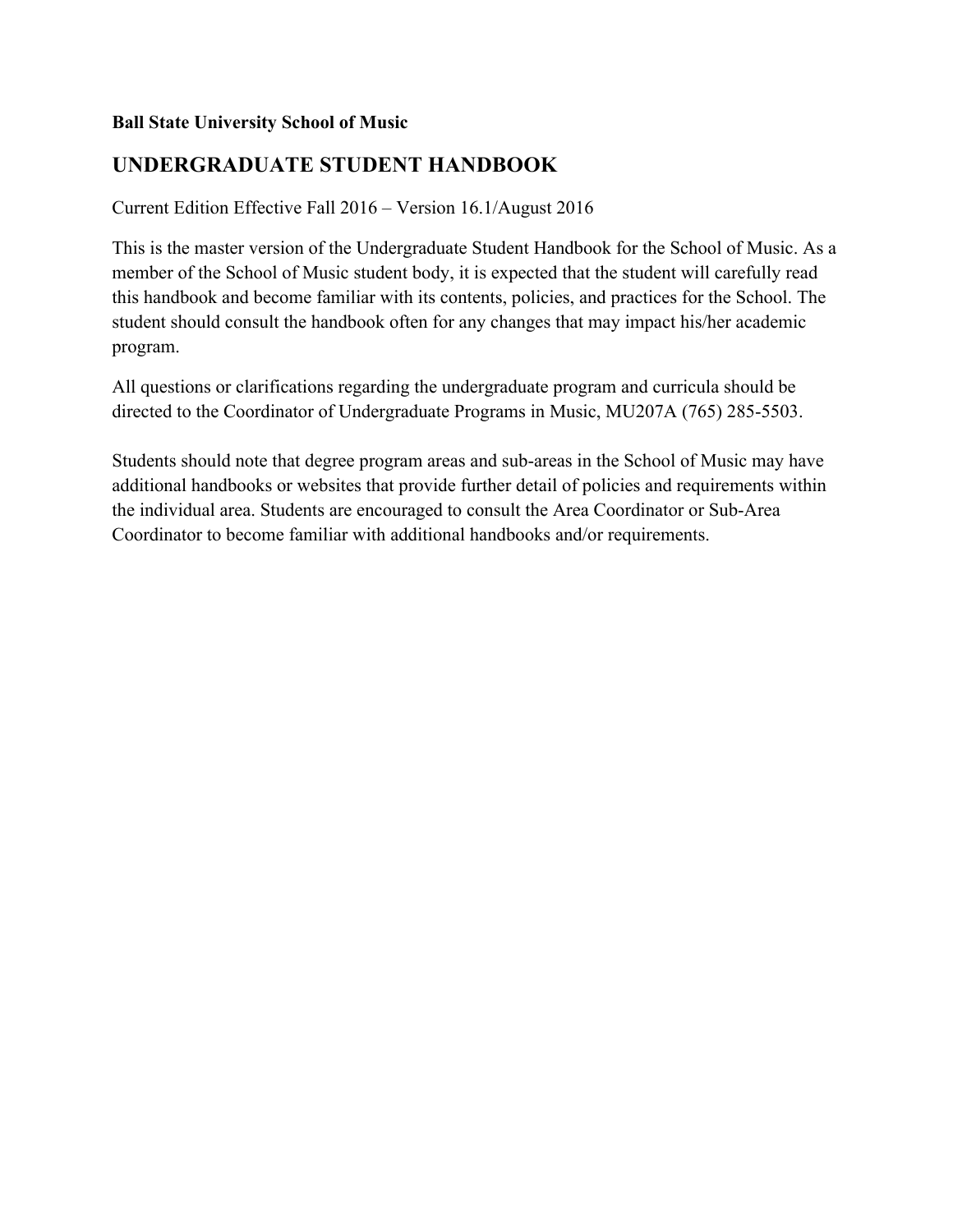# Table of Contents

| A <sub>1</sub>   |                                                                                                               |  |
|------------------|---------------------------------------------------------------------------------------------------------------|--|
| <b>B.</b>        |                                                                                                               |  |
| C.               |                                                                                                               |  |
| D.               |                                                                                                               |  |
| Ε.               |                                                                                                               |  |
| 1.               |                                                                                                               |  |
| 2.               | Hearing<br>. 8                                                                                                |  |
| 3.               |                                                                                                               |  |
| $\overline{4}$ . |                                                                                                               |  |
| 5.               |                                                                                                               |  |
| F.               |                                                                                                               |  |
| G.               |                                                                                                               |  |
| H.               |                                                                                                               |  |
| Ι.               |                                                                                                               |  |
| 1.               |                                                                                                               |  |
| 2.               |                                                                                                               |  |
| 3.               |                                                                                                               |  |
| J.               |                                                                                                               |  |
| Κ.               |                                                                                                               |  |
|                  | Section II Student Performance in Recitals and Concerts: Requirements, Scheduling, Guidelines, Publicity, and |  |
| A.               |                                                                                                               |  |
| 1.               |                                                                                                               |  |
| 2.               |                                                                                                               |  |
| 3.               |                                                                                                               |  |
| <b>B.</b>        |                                                                                                               |  |
| 1.               |                                                                                                               |  |
| 2.               |                                                                                                               |  |
| 3.               |                                                                                                               |  |
| $\overline{4}$ . |                                                                                                               |  |
| $\mathcal{C}$ .  |                                                                                                               |  |
| D.               |                                                                                                               |  |
| Ε.               |                                                                                                               |  |
| F.               |                                                                                                               |  |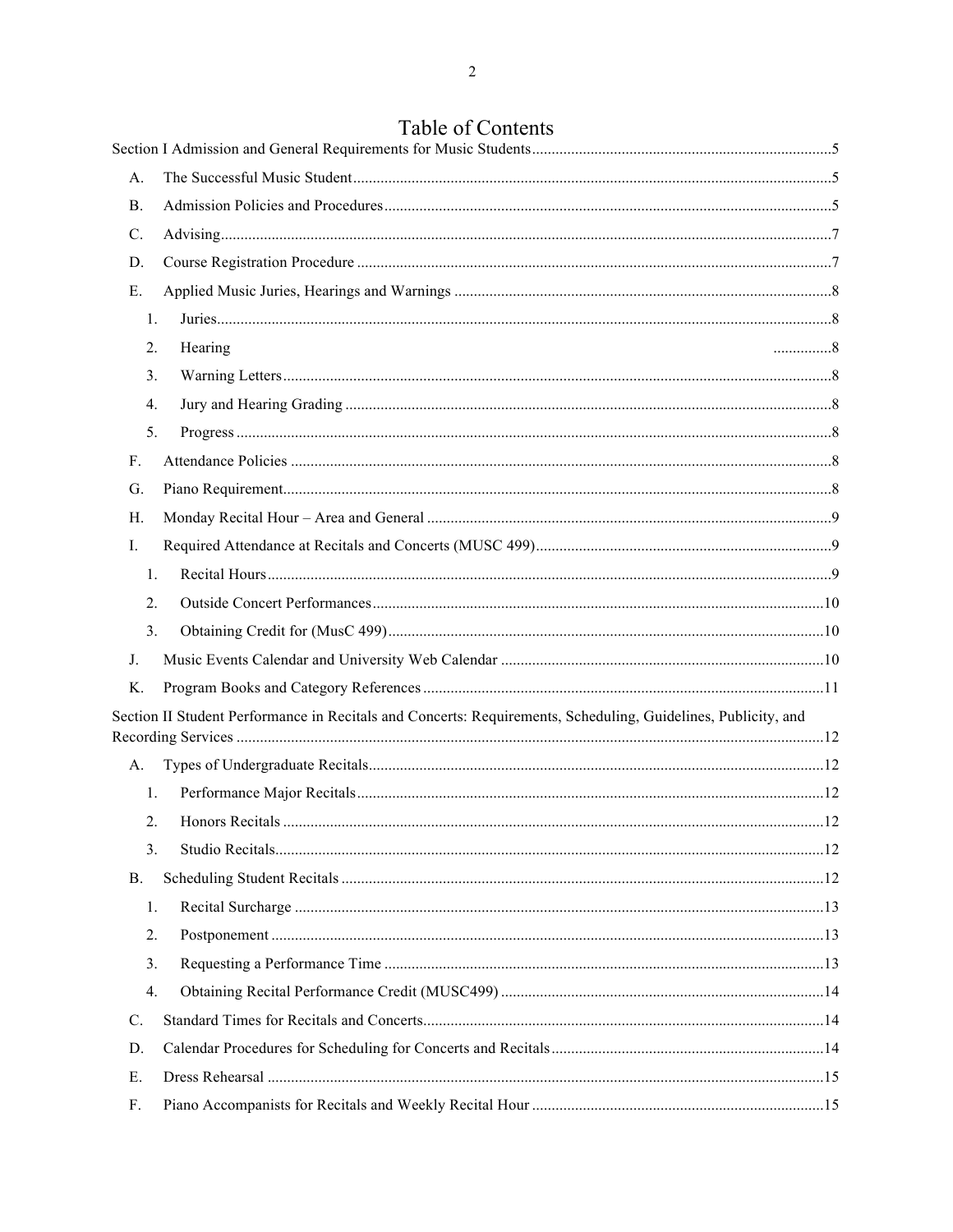| G.             |     |
|----------------|-----|
| H.             |     |
| I.             |     |
| $J_{\cdot}$    |     |
| Κ.             |     |
| L.             |     |
| $\mathbf{1}$ . |     |
| 2.             |     |
| M.             |     |
|                |     |
| A.             |     |
| <b>B.</b>      |     |
| $C$ .          |     |
| D.             |     |
|                |     |
|                |     |
|                |     |
|                |     |
|                |     |
|                |     |
|                |     |
|                |     |
|                |     |
|                |     |
|                | .23 |
|                |     |
|                |     |
|                |     |
|                |     |
|                |     |
|                |     |
|                |     |
|                |     |
|                |     |
|                |     |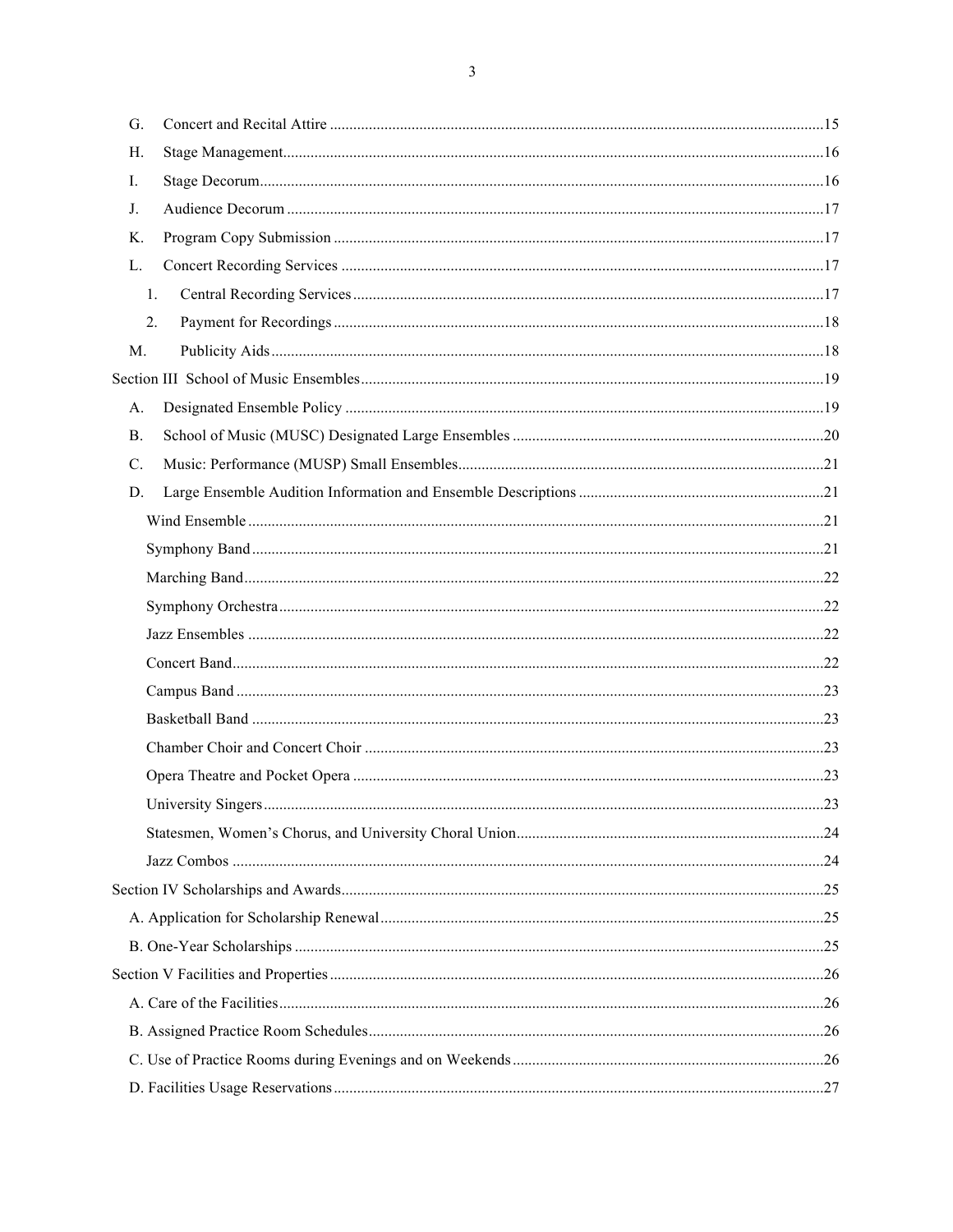|  | $\mathbf{1}$ . |  |  |
|--|----------------|--|--|
|  | 2.             |  |  |
|  | 3.             |  |  |
|  | 4.             |  |  |
|  | $\mathcal{F}$  |  |  |
|  |                |  |  |
|  |                |  |  |
|  |                |  |  |
|  |                |  |  |
|  |                |  |  |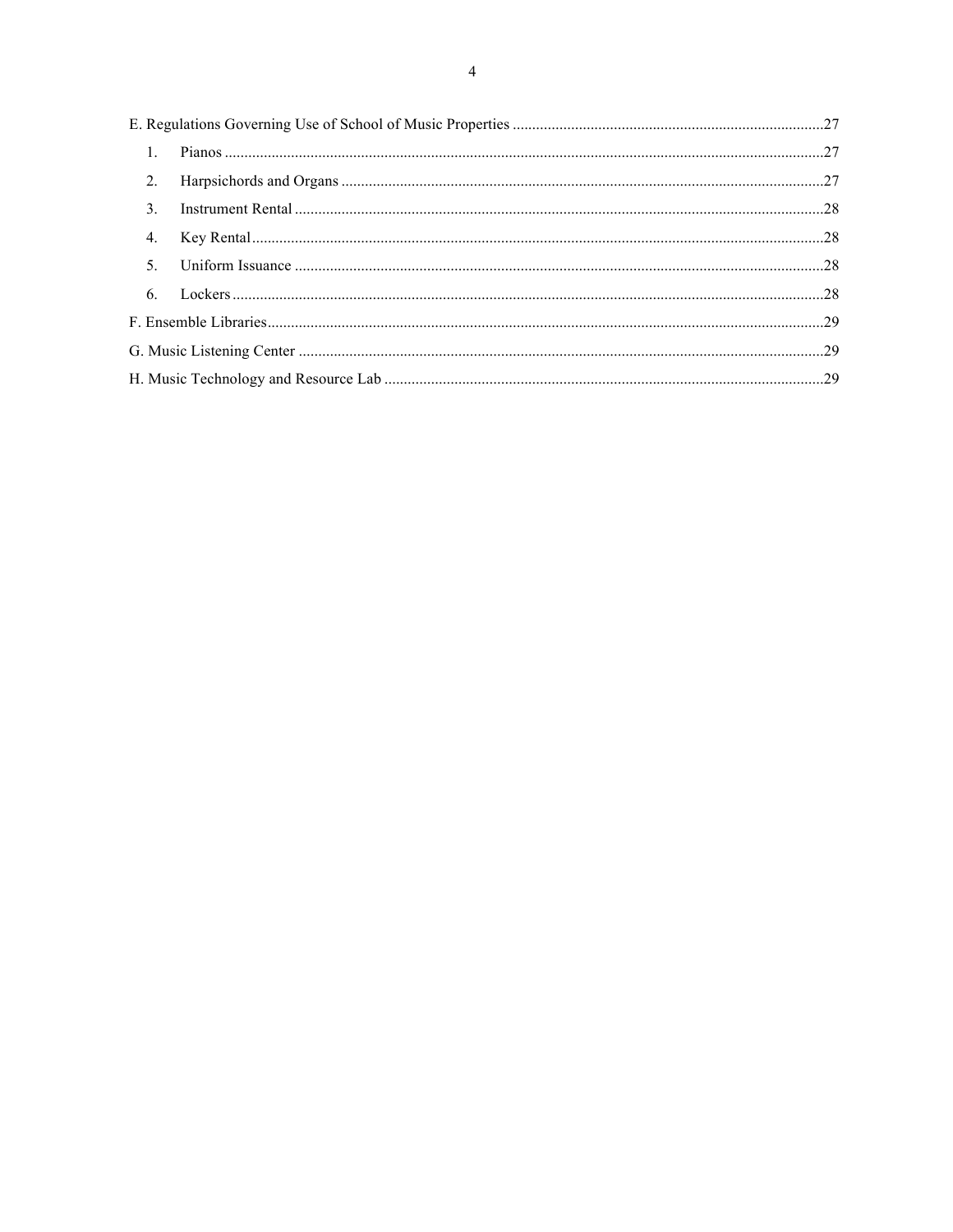# Section I Admission and General Requirements for Music Students

## **A. The Successful Music Student**

The study of music at Ball State University requires prerequisite skills developed prior to entering college. These skills involve performance; the aural discrimination of pitch relationships, duration, and timbre; and music literacy. The typical music student enters college with considerable depth of experience in these areas.

The National Association for Schools of Music (NASM) and the Performing Arts Medicine Association (PAMA) provide music students with guidelines for protecting hearing health and neuro-musculoskeletal/vocal health as developing musicians. These associations have put together helpful resources to provide music students with information about such risks as a music student, recommendations for precautions, and resources for support of overall health as a music professional. This information was presented at the School of Music freshman orientation session. Students are encouraged to become familiar with the details about hearing and physical health as they progress through the years of concentrated study in music.

For more information regarding hearing health, consult *Protect Your Hearing Every Day* at: https://nasm.arts-accredit.org/wp-content/uploads/sites/2/2016/02/4a\_NASM\_PAMA-Student\_Guide-Standard.pdf

For more information regarding neuromusculoskeletal and vocal health, consult *Protecting Your Neuromusculoskeletal and Vocal health Every Day* at: https://nasm.arts-accredit.org/wp-content/uploads/sites/2/2016/02/4a\_NASM\_PAMA\_NMH-Student\_Guide-Standard\_June-2014.pdf

## **B. Admission Policies, Procedures, and Additional Programs**

These policies and procedures apply to all entering freshmen and undergraduate transfer students who desire to major in music.

- 1. Students must audition on a primary instrument with appropriate faculty from that area. The audition is conducted in person on designated audition days, typically during the January and February prior to Fall semester admission. Some studio applied faculty audition students at other times during the year; the student should contact the applied faculty member directly for audition possibilities.
- 2. Video or audio recorded auditions will be accepted if long-distance travel is a burden. Theory and piano diagnostic exams for this group will be given upon arrival on campus for summer orientation.
- 3. At the audition, students will take a theory placement exam in order to determine their readiness for college level music theory. Students who demonstrate weaknesses in reading skills and basic theoretical knowledge will not be allowed to register for MUST 101 and 111. The piano exam is for placement purposes only. Those with no piano experience will be placed at beginning level.
- 4. Transfer students must be tested individually in both sight singing and written theory before they can be placed.
- 5. **Transfer Credit:** Students transferring into Ball State may have credits applied from coursework at a previous institution. Transfer credits are considered on an individual basis by the Coordinator of Undergraduate Programs. As a general rule, **no more than 25%** of transferred credits may be applied to a Ball State School of Music degree. Within this 25%, the following limits may apply: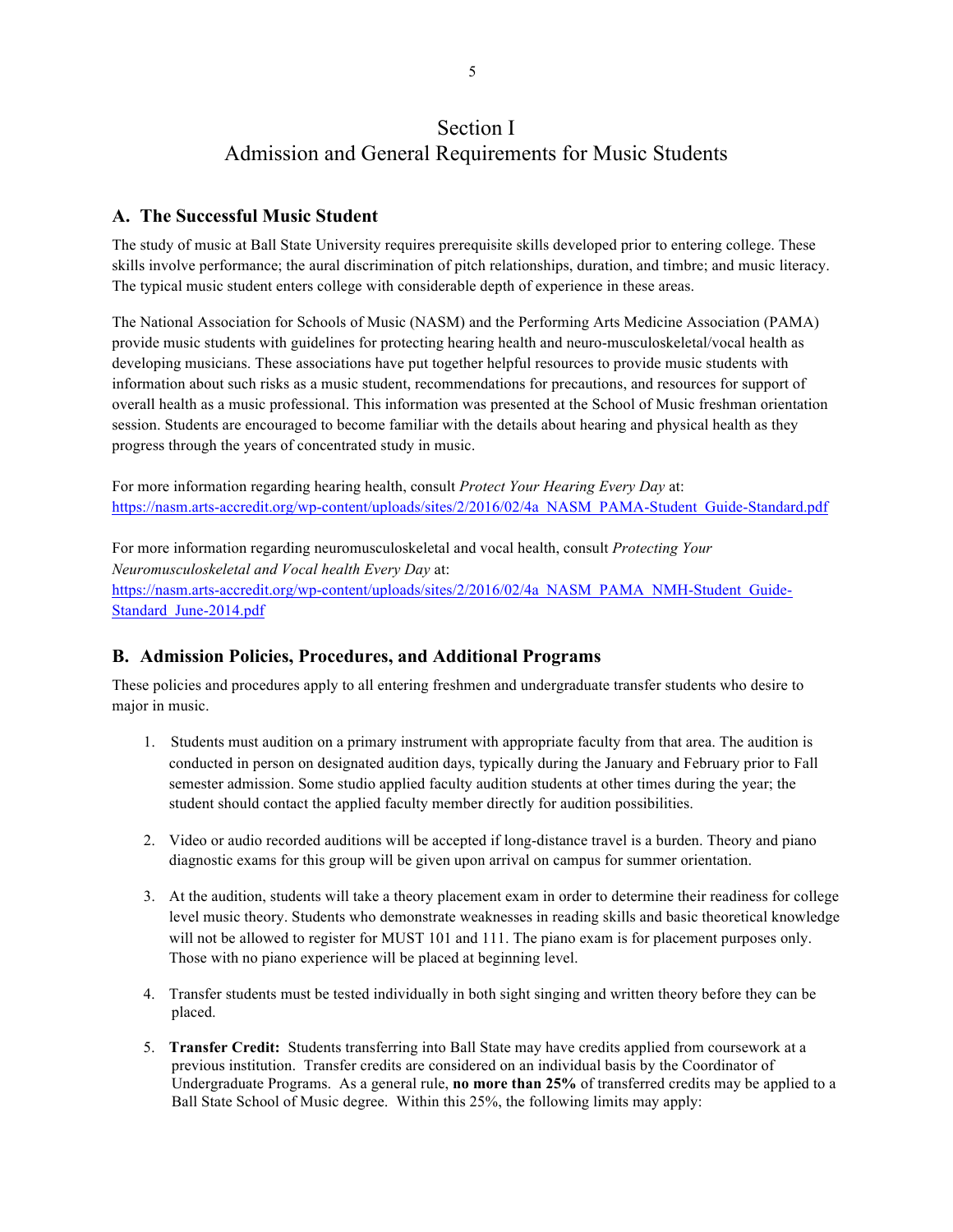- a. No transfer credit is accepted for 300 and 400- level coursework.
- b. Only MUST 100 equivalent level courses may be transferred, upon individual evaluation by the Theory faculty.
- c. Only MUHI 200 equivalent level may be transferred, upon individual evaluation by the History faculty.
- d. No conducting courses (for MUSP 290 and 390) will be transferred to BSU.
- e. A maximum of 25% of ensemble credit may be from transfer coursework.
- f. A maximum of 25% of applied credit may be from transfer coursework and only at the discretion of the applied area.
- g. This transfer credit policy does not apply to dual-credit or AP credit scores.
- 6. The term "probationary status" indicates music performance level below the required major standing level. Students who enter at this level must reach acceptance into the program by the end of one year of study. In such cases, the applied faculty in the performance area will evaluate the student and make a recommendation to the Coordinator of Undergraduate Programs upon completion of the first year of study.
- 7. **Jazz Concentration**: In the Fall of 2015, the School of Music began offering a jazz concentration option to the performance degree programs in Piano, Guitar, and Symphonic Instruments. Students wishing to declare the jazz concentration must audition into the program during the freshman year. For information, application, and audition information, please see Professor Mark Buselli, Director of Jazz Studies.
- 8. **Bachelor of General Studies (BGS):** The School of Music supports students in pursuit of a Bachelor of General Studies degree. As with all music degree programs, the student must be admitted to the School of Music through a successful audition. Eighteen of the thirty-six hour credit requirement for a music concentration must include the following: MUST 111, 112, 101, 102 for a total of 6 credits; MUHI 200 for 2 credits; MUSP 326/326 Group or Secondary Piano Study for 2 credits; MUSP 203 Applied Study for a total of 4 credits; MUSC 340/341/350/351 Designated Large Ensemble offerings for 4 credits. A student may also opt to add a minor in music to the BGS music concentration. All courses counting toward a music concentration must be approved by the Undergraduate Coordinator.
- 9. **Certificate in Entrepreneurial Music:** Beginning in Fall 2016, music students will have the opportunity to pursue a certificate in entrepreneurial music. This certificate, a 15-credit hour program, will allow students to gain necessary  $21^{s\bar{s}}$  century skills for business, management, marketing, and an entrepreneurial foundation for successful careers in music. The program begins in the sophomore year of study and is open to all music students. Students must apply for the program. Application forms and information may be obtained in the Undergraduate Office.
- 10. **Internships:** The School of Music supports the internship experience for eligible music students, in compliance with University policy and practice. Currently, the Music Media Production program has an Internship program in place. Students interested in completing an internship must consult with the MMP Faculty Internship Coordinator and complete an application form and interview. This must be completed in the semester prior to the Internship experience. Final approval of the Internship is given by the Undergraduate Coordinator, as the Departmental Internship Coordinator.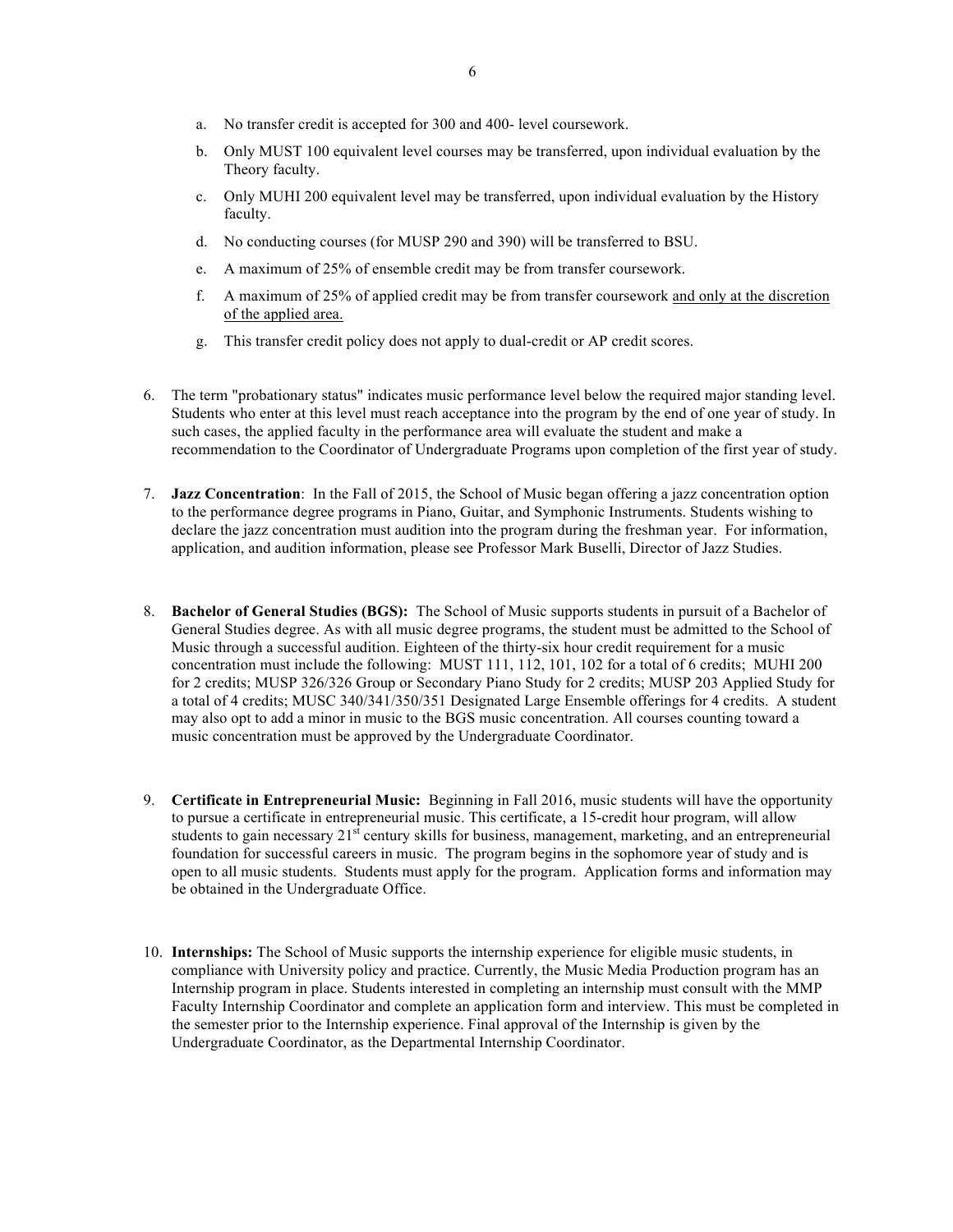11. **Departmental Honors in Music:** This program is currently being updated. Please see the Undergraduate Coordinator for application and details.

## **C. Advising**

At the beginning of his/her college program of study, each student is assigned an advisor to assist in course selection, clarification of university requirements, and to assist with maintaining academic records throughout the student's time at Ball State. Freshman advisors are housed in the Freshman Academic Advising Center, NQ 339. Transfer students, or those starting at BSU with 30 completed hours, are advised in the Upper Division Advising Center, AC 224. Honors students are also assigned an advisor in the Honors College, BA 104. All students in the School of Music are assigned an advisor from the School of Music faculty, beginning in the Fall semester of the freshman year. This advisor will continue to serve assigned music majors throughout the student's time at Ball State.

In general, the faculty advisor is expected to assist students in:

- Understanding university policies and procedures as outlined in the BSU Catalog and in the Faculty and Student Handbooks.
- Interpreting the DegreeWorks Audit and Student Planner, found on the student's mybsu account.
- Monitoring student academic progress.
- Understanding student's remaining University Core Curriculum requirements.
- Considering other areas of enrichment appropriate to student abilities and goals.
- Identifying other appropriate university services.
- Understanding the relationship of major requirements and departmental philosophy.
- Understanding major requirements and the proper course sequencing and selection of major courses.
- Preparing long-range plans for the completion of the degree requirements.
- Relating content of major to goals and objectives, both personal and professional.
- Understanding the content of major courses and determining manageable academic loads.
- Selecting complementary majors and/or minors.
- Planning for graduate school and/or careers.

### **D. Course Registration Procedure**

It is the responsibility of the student to know and understand the registration process, policies, and procedures and to complete the necessary paperwork in order to participate in advising sessions. **The student will:**

- 1) Keep a personal curriculum advising file where all appropriate materials for registration can be kept and referred to throughout his/her BSU career.
- 2) Schedule a meeting with the assigned School of Music advisor. At the scheduled meeting time, the following items are recommended:
- 3) completed *Curriculum Grade Sheet/4-year plan checksheet.* These forms are available in the Undergraduate Office, MU207.
- 4) printout of current DegreeWorks and student course planner including current schedule.
- 5) The academic advisor will review these materials, provide guidance as needed, and update the DegreeMap as needed.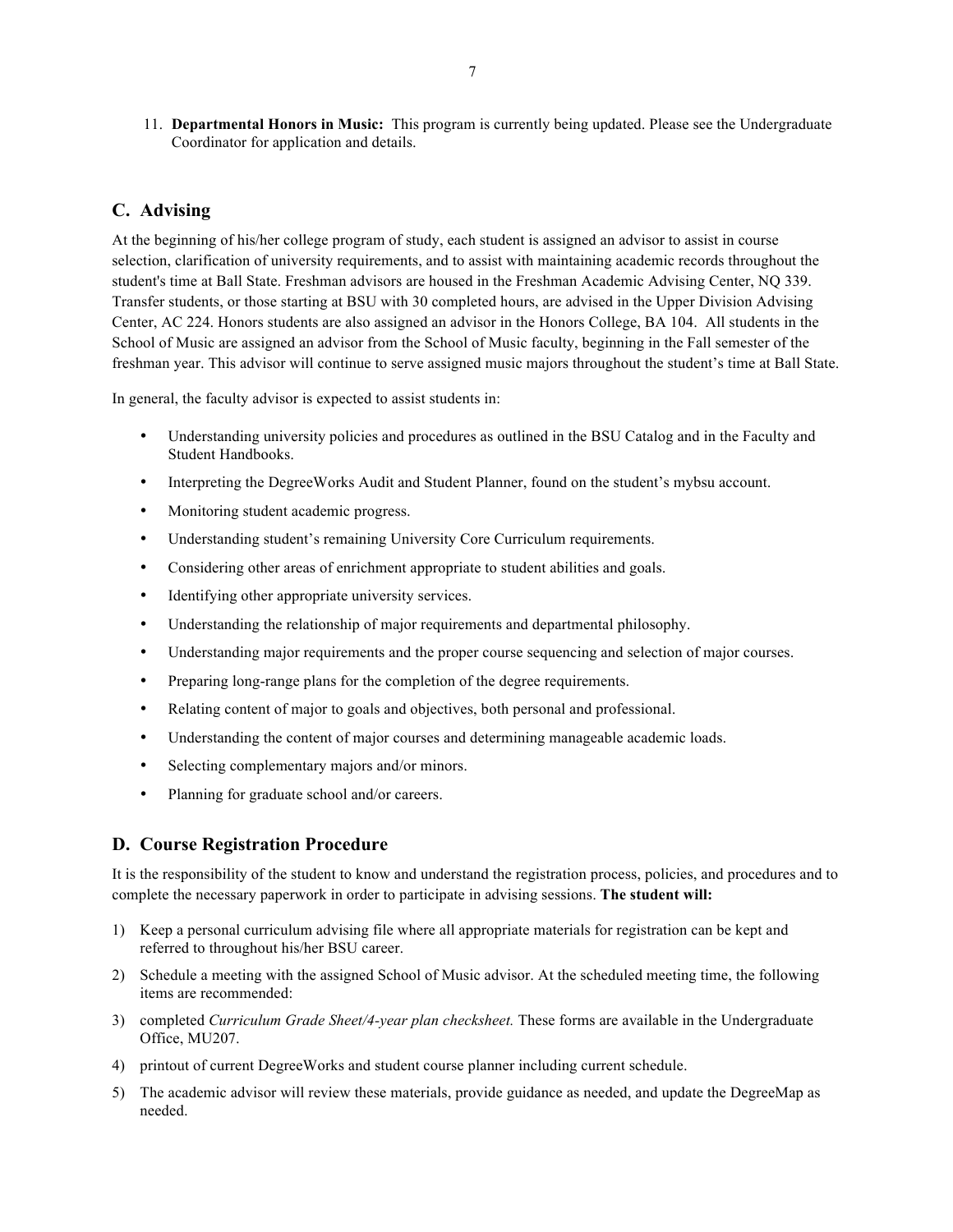- 6) Note his/her assigned time stamp for online registration when the system becomes available.
- 7) Register in a timely manner in order to prevent registration obstacles (courses full, canceled, etc.).
- 8) Seek permissions for enrollment or course substitution permissions where necessary from the Undergraduate Coordinator, MU207.

## **E. Applied Music Juries, Hearings and Warnings**

A hearing or jury is required of each student every semester until his/her required level is achieved. Students should consult individual applied areas for additional policies pertaining to the juries and progression in the expected performance levels.

#### **1. Juries**

Each student will present an end-of-semester performance for three or more sub-area faculty in which a new performance level is sought (music probation to major standing, major standing to sophomore standing, sophomore standing to junior standing).

#### **2. Hearing**

A hearing is similar to a jury, however only two faculty members are required to attend, and no performance level change is requested by the student. These may be done to determine readiness for a performance or to determine placement in an ensemble.

#### **3. Warning Letters**

A warning letter may be sent to a student with an unsatisfactory jury or hearing by the faculty, indicating that the student has only one more semester to progress to passing level before being asked to drop the performance area as a major degree program. Students should consult individual Area Coordinators/Sub-Area Coordinators for policies and procedures relevant to the performance area.

#### **4. Jury and Hearing Grading**

Attending faculty provide 25% of the semester grade based on the performance at jury or hearing; 75% of the semester grade is determined by the student's studio teacher.

#### **5. Progress**

At the end of each semester, juries are held for students who are required to progress from freshman to sophomore, from sophomore to junior, and from junior to senior levels. The general requirement of the School of Music is that the student must attain junior proficiency (that is, he or she must pass from the sophomore level) in order to fulfill applied study for the degree programs of: Music Education, Music Composition and Music Media Production. A less advanced proficiency is required for the minor, and a higher degree of accomplishment is demanded for departmental majors in performance fields.

## **F. Attendance Policies**

Students are to consult the instructor's syllabus for policies and guidelines regarding attendance in academic courses, applied lessons, and ensembles.

#### **G. Piano Requirement**

All music majors and minors, except those in piano degree programs, are required to enroll for a minimum of two credit hours in secondary or group piano study (MUSP325 and/or MUSP326). Some programs may require additional credits. Piano placement will be determined by audition and those with little or no experience will take group piano (MUSPE326).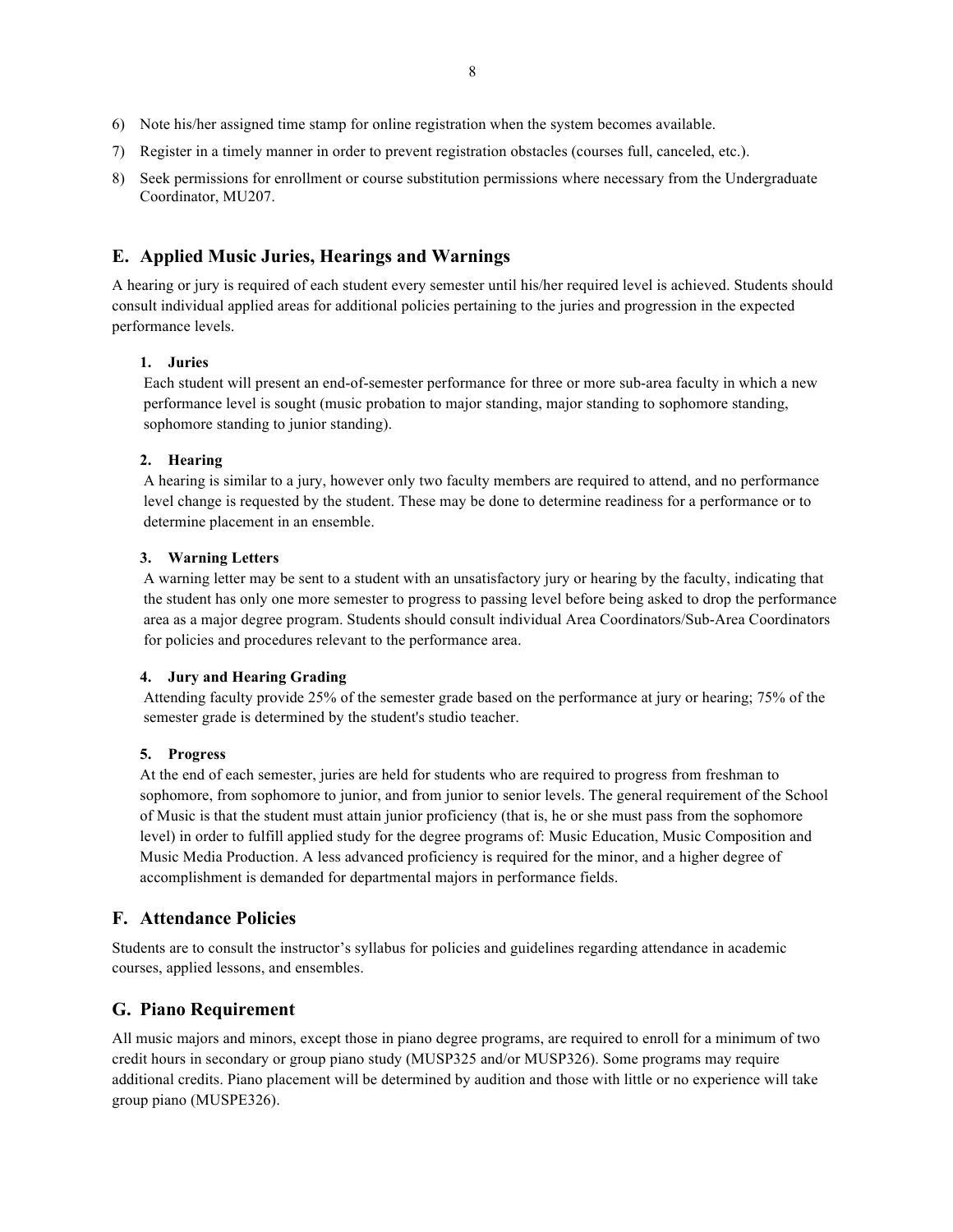## **H. Monday Recital Hour – Area and General**

The 1:00 p.m. hour each Monday during the regular academic year is reserved for Recital Hour programs (Area or General Recital Hours). The Recital Hour rotation schedule is determined by the Assistant to the Director of the School of Music (MU205). Dress rehearsals are not scheduled in Sursa Hall for recital hour performance.

Lessons or other class activities are not scheduled during the Monday 1:00 p.m. time. All areas should meet during the scheduled Area Recital Hour even if there are no performances scheduled from that area. The time may be used for announcements, a master class, guest presentation or a repair session. Students also need time to familiarize themselves with faculty in the area and to ask questions related to their study at the university and within the School of Music.

It is not mandatory that students appear on an Area Recital Hour as a prerequisite to appearing on a General Recital Hour. Rather, it is the responsibility of the applied instructor to determine the student's ability and to request specifically area or general appearance time (as is appropriate to the individual case).

Area Recital Hour programs are produced by the faculty Area Coordinators. General Recital Hour programs are produced by the Coordinator of Music Promotional Services.

Students majoring in Music Composition, Music Education, and Music Media Production must appear six times on recital programs, or a minimum of number equal to the number of semesters of applied study, while they are studying applied music as a part of their undergraduate program. Students pursuing a Music Performance degree will appear six times on Recital Hour, and in addition, will present both a junior recital (MUSP 397) and senior recital (MUSP 498). Students enrolled in music minor degrees will perform a minimum of three times on a recital hour. In some cases, it may be necessary for students to use studio class recitals to count toward the required number of recital performances. This is at the discretion of the applied studio professor, in consultation with the Undergraduate Coordinator.

## **I. Required Attendance at Recitals and Concerts (MUSC 499)**

MUSC499 is a 1 performance credit which is awarded to the student in the final semester of his/her music degree program. Recital Hour and Outside Concert Attendance are two components of the requirement.

All music majors and minors are required to attend the Monday Recital Hour programs and are expected to attend faculty and guest artist recitals, Arts Alive concerts, Muncie Symphony Orchestra concerts, Emens Auditorium Artist Series programs, student recitals, and performances by the School of Music's major ensembles. Specific requirements for majors and minors are as follows:

### **1. Recital Hours**

- a. Students in music degree programs as majors are expected to attend all 1:00 p.m. Monday Recital Hour programs. One unexcused absence per semester is permitted. On the Mondays when Area Recital Hours are scheduled, the student must select another area to attend if his/her instrument is not performing or his/her area is not meeting that day.
- b. Music Performance minors will attend the Monday Recital Hour programs during all semesters in which they are studying Applied Music, or a four semester minimum.
- c. Students wishing to be excused from a Recital Hour must obtain prior permission from the Undergraduate Programs Office before the absence occurs. Requests may be made to undergradmusic@bsu.edu with attention to Recital Hour Absence.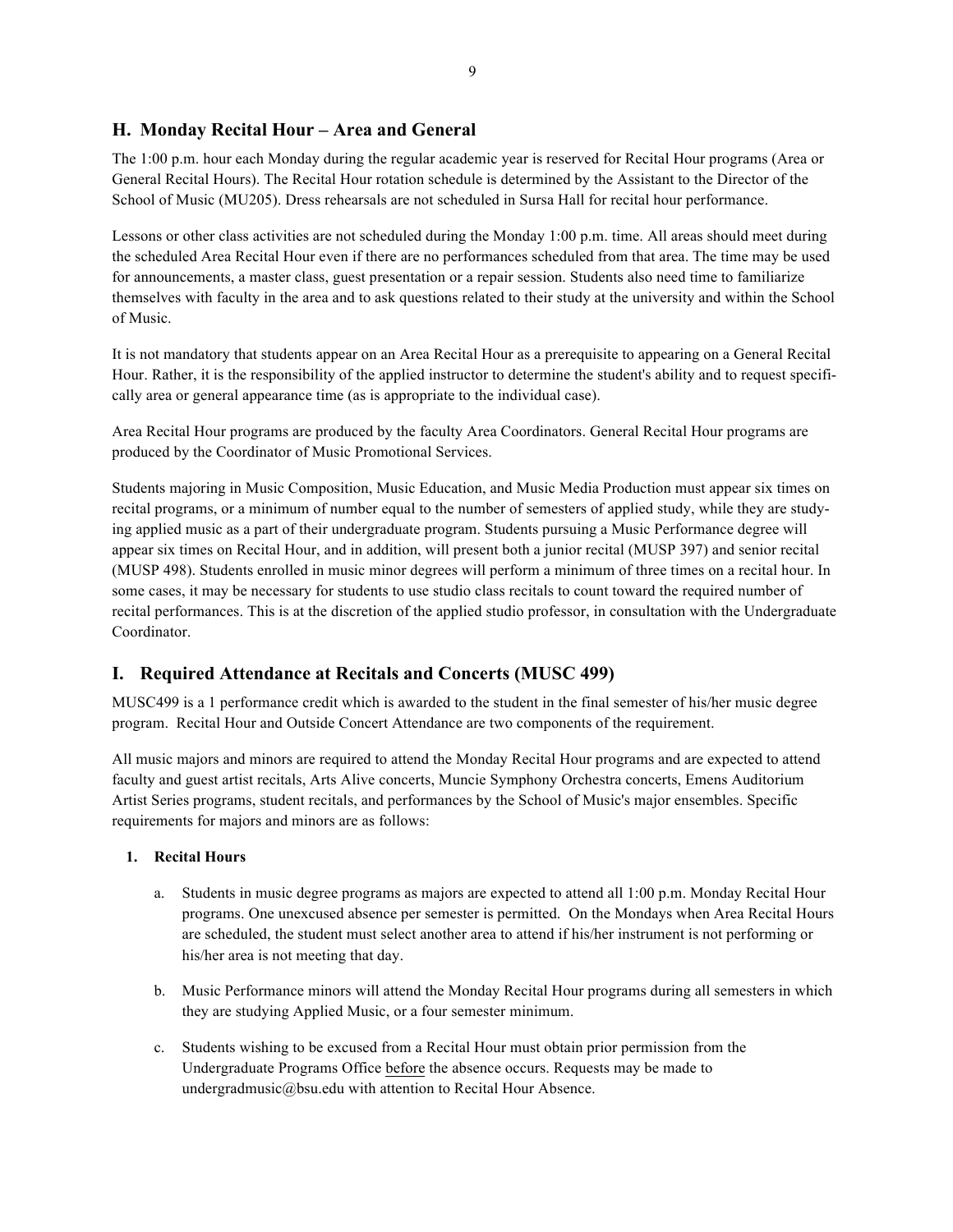d. Attendance is recorded by personnel from the Undergraduate Program Office. Recital Hour cards will be distributed at the beginning of each recital hour, General or Area. The student will sign the card and provide his/her ID number with the signature. The card is returned at the end of the recital. Students arriving more than ten minutes after the Recital Hour has begun will not receive an attendance card. Cards will not be collected until the end of the recital. Students performing on recitals will automatically receive attendance credit as verified on the printed recital program.

### **2. Outside Concert Performances**

- a. All music majors are required to attend a minimum of 60 recitals or concerts for graduation; those on the minor curriculum are required to attend a minimum of 20 recitals or concerts. Approved events for this requirement are published in the Calendar of Events for the School of Music, in printed form and on the website: www.bsu.edu/music/events.
- b. Concert and Recital attendance (other than Recital Hour) will be recorded by personnel in the Office of the Coordinator of Undergraduate Programs in Music (MU 207) upon receipt of the program. Students must turn in a program with his/her name and BSU ID# written on it in order to receive credit. Programs should be turned in within one week following the performance.
- c. Students may also receive credit for some off-campus concert and recital attendances other than those listed in the semester Music Events Calendar, e.g., Indianapolis Symphony concerts. The program, with his/her name and BSU ID#, should be turned in to the Office of the Coordinator of Undergraduate Programs in Music. Only programs will be accepted, not ticket stubs.
- d. Students must be enrolled in the School of Music and programs must be submitted for credit during the academic term of the attended event; credit will not be given for late submissions. A program may be returned, only at the request of the student, when submitting it for credit.
- e. Questions regarding recital and concert attendance records should be addressed to the Secretary to the Coordinator of Undergraduate Programs in Music (MU 207). Students may check on these records at any time during the academic year in that office.

## **3. Obtaining Credit for (MusC 499)**

Completion of the Recital Hour and Concert attendance requirement is documented through a one-hour course registration, MUSC 499 (credit/no credit) for all majors and most minors in music. Music majors will register for this credit in his/her final semester. Minors may register for the credit in the semester when he/she is completing the music minor requirements. It is the student's responsibility to check his/her recital attendance file in the Office of the Coordinator of Undergraduate Programs in Music to determine his/her status in regard to the recital attendance requirement and outside concert attendance status.

## **J. Music Events Calendar and University Web Calendar**

The School of Music presents over 250 concerts and recitals each year in a variety of programs ranging from jazz to the classics and featuring students, faculty and guest artists in solo and ensemble presentations. Special events include Opera Theatre productions, Art of Jazz concerts with guest artists, University Singers Spectacular, Sue Derexa Smith Memorial Concerts and the Summer Chamber Music Festival. Most concerts are free; some have a nominal charge, and all are open to all students and the general public. Most events are presented in Sursa Performance Hall or Choral Recital Hall in the Music Instruction Building. Others are in John J Pruis Hall or Emens Auditorium.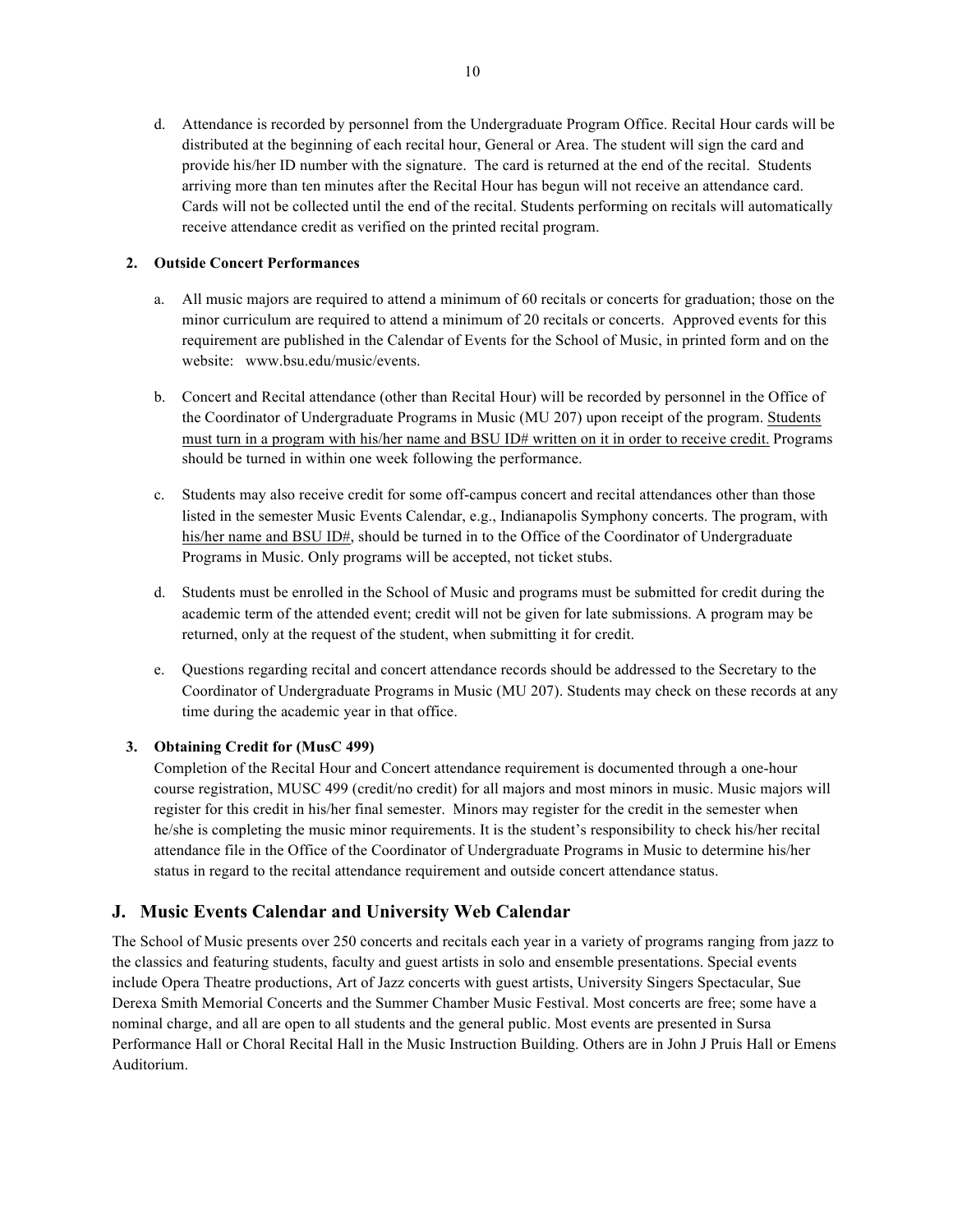The Music Events Calendar is published by the School of Music at the beginning of the fall and spring semesters. Programs and artists are subject to change. Included in the calendar are large and small ensembles, faculty, guest and special event recitals and concerts, and a variety of other activities. This calendar is available in a number of campus locations including the University Visitors' Center, Student Center Hotel Desk, Sursa Hall and Pruis Hall lobbies, and in the main hallway of the Hargreaves Music Building near Room 203.

A complete events listing of all public concerts and recitals presented by the School of Music is available on the University's online calendar at http://www.bsu.edu/music/events/. Student recitals are added to the online calendar at the discretion of the applied teacher. Any music calendar changes are also listed on this calendar.

Ticket and box office information is given on all calendars. Additional information is available by calling 765.285.5842 or 765.285.5402 during regular office hours.

Cancellations or changes within the current semester calendar should be discussed with one's applied teacher. Faculty needing to cancel a student recital should e-mail the Coordinator of Music Promotional Services. If a student's recital has been added to the online events calendar, faculty will need to obtain permission to cancel from the Director of the School of Music. If the recital has not been promoted online or via social media, the Coordinator of Music Promotional Services will remove it from the calendar and notify the appropriate parties.

## **K. Program Books and Category References**

Program books were first bound in the School of Music in 1965. A copy of each is in University Archives, Bracken Library, as are season notebooks of available loose programs compiled from 1941 through 1964. Roman numerals on the programs denote the volume number; program numbers become page numbers for the spiral-bound references. Season loose-leaf notebooks, in category reference format based on the program book index sections, are also available in University Archives for the years 1965 through the 2006-2007 academic year.

This reference material is available to faculty and students for performance repertoire, student activities, promotion and tenure materials, organization/ensemble activities, and so forth, or for other office or reference uses.

Bound program books were discontinued after the 2006-2007 academic year. Unbound books and category references compiled (in loose-leaf notebooks) for the 2007-2008 and 2008-2009 seasons are available in University Archives. Beginning 2009-2010, one unbound, loose-leaf notebook is maintained by the Coordinator of Music Promotional Services (MU205) each year with the same roman numeral / program numbers reference points used in the bound books. The season notebook is kept for two or three years, and then transferred to University Archives.

University Archives has created an online Digital Media Repository (http://libx.bsu.edu/) in which one can search for digitized recital programs.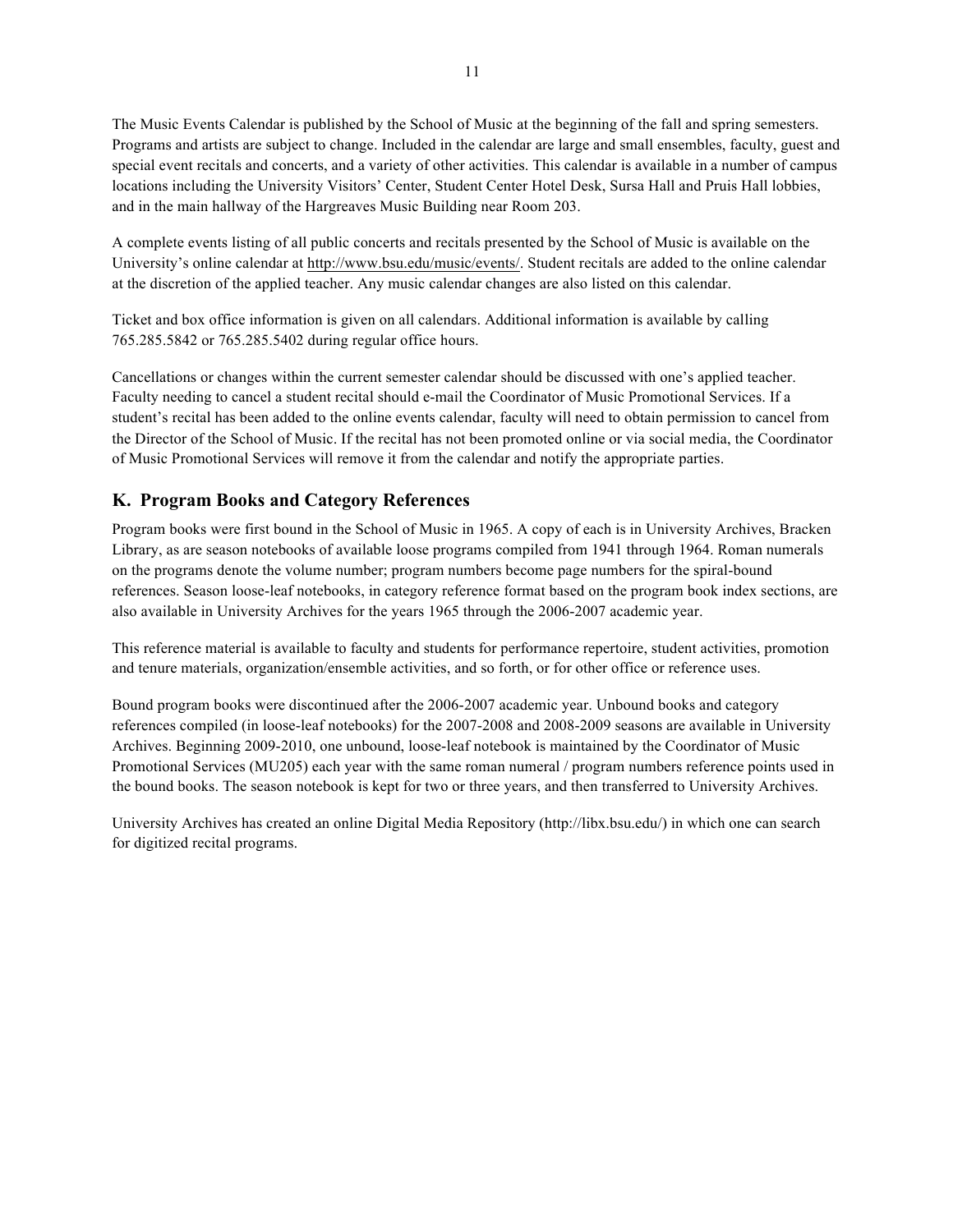# Section II Student Performance in Recitals and Concerts: Requirements, Scheduling, Guidelines, Publicity, and Recording Services

## **A. Types of Undergraduate Recitals**

Students are encouraged to present recitals, however, only performance majors are required to give a Junior and Senior Recital. Recitals that are not required for the degree, including any freshman or sophomore recital, or juniors and seniors in Music Education or Music Technology, are initiated between the student and his/her studio teacher.

#### **1. Performance Major Recitals**

Performance majors are required to give a Junior and Senior Recital. All recitals must be approved by the applied teacher (and sometimes in consultation with related applied faculty). Some areas may require a recital hearing before approving the event.

#### **2. Honors Recitals**

Because many School of Music students are given the opportunity to enroll in the Honors Program, the School of Music curricula provides an option for an Honors Recital. This recital is generally performed as a full recital at the Senior level. Such recitals are presumed to be distinguished by the quality of performance and by the repertoire selected. In addition, the student submits a short written exposition related to the recital or some aspect of its preparation. In some cases, specific program note material is provided with the program. Occasionally, the student may give a lecture demonstration as part of the recital.

**Note**: To be eligible for Performance Major and Honors Recitals, students must have achieved Junior standing (normally at the end of the sophomore year). A hearing before the appropriate faculty will be performed either at the preceding jury time or at another time designated by the studio teacher.

#### **3. Studio Recitals**

Studio Recitals, scheduled by the applied faculty member*,* are a natural outgrowth of performance needs for students. They do not have printed programs and generally have a more informal atmosphere. Studio Recitals are scheduled with the Coordinator of Music Promotional Services (MU205C) and may occur at any time other than 1:00 p.m. Monday Recital Hours or 1:00 P.M. Wednesday (Faculty Meetings). Scheduling is dependent upon available space. For a student to receive attendance credit, he/she must submit a program, signed by the applied faculty member, to the Office of the Undergraduate Programs in Music.

### **B. Scheduling Student Recitals**

Rather than scheduling student recitals for the entire next year during the spring semester, student recitals are scheduled one semester ahead. Scheduling for fall semester takes place in the prior spring semester, after large ensemble, special event and faculty dates have been reserved. Scheduling for spring semester, Summer I and Summer II student recitals takes place near the third week of the previous fall semester.

Students will schedule their recitals in the following priority:

- 1) graduate student degree recitals (Doctoral, Master's, Artist Diploma)
- 2) senior degree recitals
- 3) junior degree recitals
- 4) non-degree recitals (graduate and undergraduate)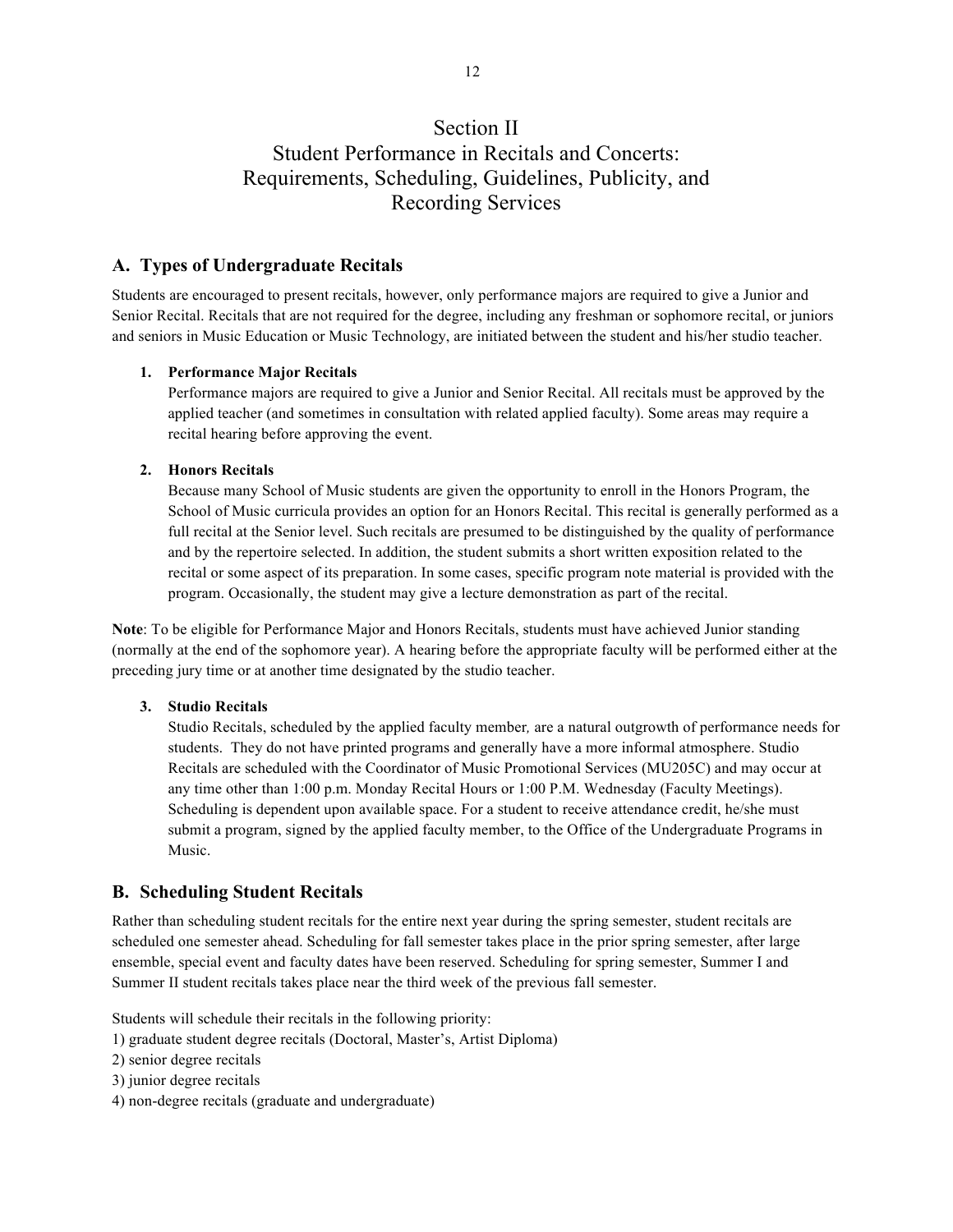It is at the discretion of the applied instructor as to which performance hall a student selects for a recital. Students can signup for a recital without a faculty member present. However, the following conditions apply:

- 1) The student must consult with his or her major teacher about recital and dress rehearsal dates and times prior to scheduling. It is the applied instructor's responsibility to provide the student with any conflicts ahead of time. The student is responsible for filling out the Activity Request Form (provided by the Coordinator of Music Promotional Services), obtaining his or her major teacher's signature, and returning the form to the School of Music office within 48 hours from the time the recital was scheduled. If more time is needed, please consult with the Coordinator of Music Promotional Services.
- 2) The Sursa Hall and Choral Hall Outlook calendars are updated in real time. Faculty members are encouraged to reference the calendars before coming in to schedule a student recital.

Student recitals will not be scheduled against major ensemble performances, Arts Alive concerts, faculty recitals, and guest artist recitals. In addition, no two recitals in the same area will be scheduled concurrently.

#### **1. Recital Surcharge**

For all undergraduate students giving a degree or elective recital, the recital surcharge is \$30, payable at the time of the order of the recording and in advance, at the School of Music MU203 office. The applied professor has the appropriate forms for recital set-up, Central Recording Services, and auxiliary needs. This surcharge covers a portion of the costs incurred by the School of Music in producing the recital.

#### **2. Postponement**

If a student needs to postpone a scheduled recital due to illness or family emergency, it may be rescheduled within the same semester after consulting with the Coordinator of Music Promotional Services.

#### **3. Requesting a Performance Time**

Yearly schedules for Monday Recital Hours are distributed at the Orientation/General Recital Hour each Fall Semester, and are available in the wall pockets near the entrance to the School of Music administrative offices (MU203), as well as in wall pockets near MIB133.

When a student performer wishes to appear on recital hour, he or she must complete the *Monday Recital Hour Performance Request Form*. Request Forms for both the Monday General Recital Hour and Monday Area Recital Hour are also available in the wall pockets near the entrance to MU203.

For an Area Recital Hour, the appropriate form must be completed and taken to the faculty Area Coordinator, where performance time on the specific date requested must be confirmed.

For a General Recital Hour, the appropriate form must be completed (including the name of an accompanist), signed by the applied instructor, and taken to the Coordinator of Music Promotional Services (MU205), where performance time on the specific date requested must be confirmed. If all information on the form is not complete, it will be returned to the applied instructor who approved the performance.

For a General Recital Hour, the form must be turned in no later than Tuesday of the week preceding the recital appearance. Available performance time, which is limited to a maximum of ten minutes per student, is filled on a first-received-first-scheduled basis. The student performer may request placement order on the program. Performance on a General Recital Hour will normally be a solo appearance; however, performance in a chamber or madrigal group, or a difficult accompaniment in which the student has solo responsibility for a given part, will constitute a performance. Variations to the solo appearance stipulation must be approved by the Assistant to the Director (MU205).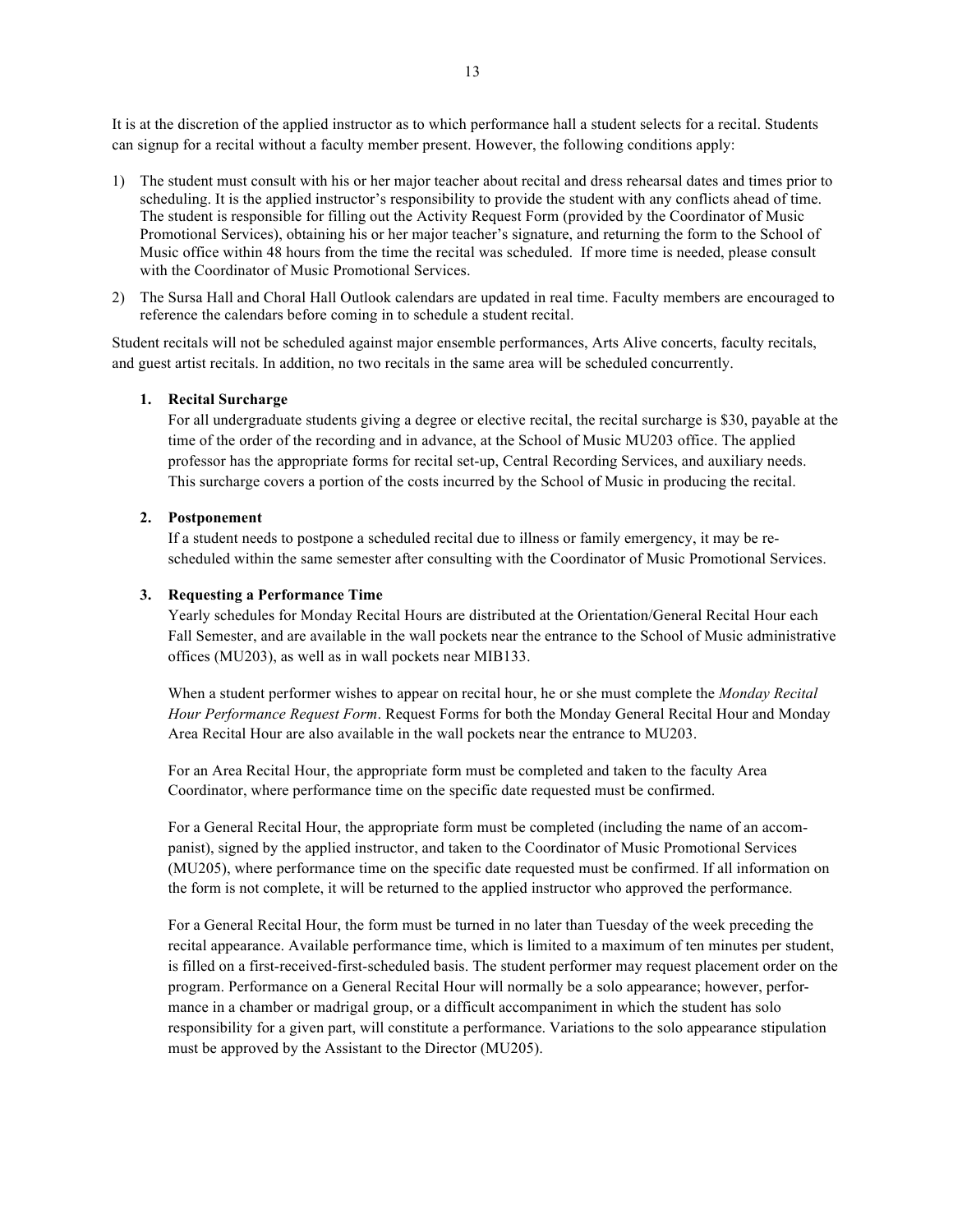## **4. Obtaining Recital Performance Credit (MUSC499)**

Music majors must perform on Area or General Recitals as part of earning credit in MUSC 499. Repeat performances of the same compositions do not carry additional performance credit. To obtain performance credit for Recital Hour appearances, the student must obtain the signature of his/her instructor on the printed program and to present the program to the Office of Undergraduate Programs in Music (MU207) for placement in his/her personal file. In the case of performances that do not have a printed program, a memorandum from the instructor to the Coordinator of Undergraduate Programs in Music (MU207), giving date, place, time and basic program information will substitute.

## **C. Standard Times for Recitals and Concerts**

Doctoral, Artist Diploma, and Graduate **required** recitals can be presented at the following times:

- 5:30 p.m. or 7:30 p.m. on a weekday
- 3 p.m., 5:30 p.m., or 7:30 p.m. on a weekend

Senior Degree **required** recitals can be presented at the following times: - 5:30 p.m. or 7:30 p.m. on a weekday or weekend

Junior Degree **required** recitals can only be presented at the following time: - 5:30 p.m. on a weekday

All **non-required** recitals can only be presented at the following time: - 5:30 p.m. on a weekday

*Note: Faculty wishing to schedule a student recital outside of the approved times, must receive special permission from the Director of the School of Music.*

Large Ensembles, Faculty, Guest Artist Concerts/Recitals are scheduled in the following time periods:

Monday through Friday, 7:30pm Saturday and Sunday, 3:00pm and 7:30pm (Faculty may schedule at 3:00pm or 5:30pm if they so desire.)

The only exceptions to the standard times are large-scale events such as the opera and University Singers Spectacular that are longer than two hours in length, events in Emens Auditorium that must conform to the Emens schedule, performances that involve other organizations such as the Muncie Symphony Orchestra, or other events at the discretion of the Director of the School of Music.

## **D. Calendar Procedures for Scheduling for Concerts and Recitals**

Calendar deliberations will begin as early as possible in the spring semester for the following calendar year, keeping in mind that other calendars impact School of Music decisions, such as sports, University events, performing organizations outside the University, and so forth. Events are scheduled in the following order:

1) large ensembles

- 2) special events, conferences, symposia, festivals, etc.
- 3) faculty recitals and concerts
- 4) like instrument ensembles and student chamber music ensembles
- 5) student recitals

All calendar and concert and recital scheduling, including dress rehearsals, is completed through the Coordinator of Music Promotional Services (MU205).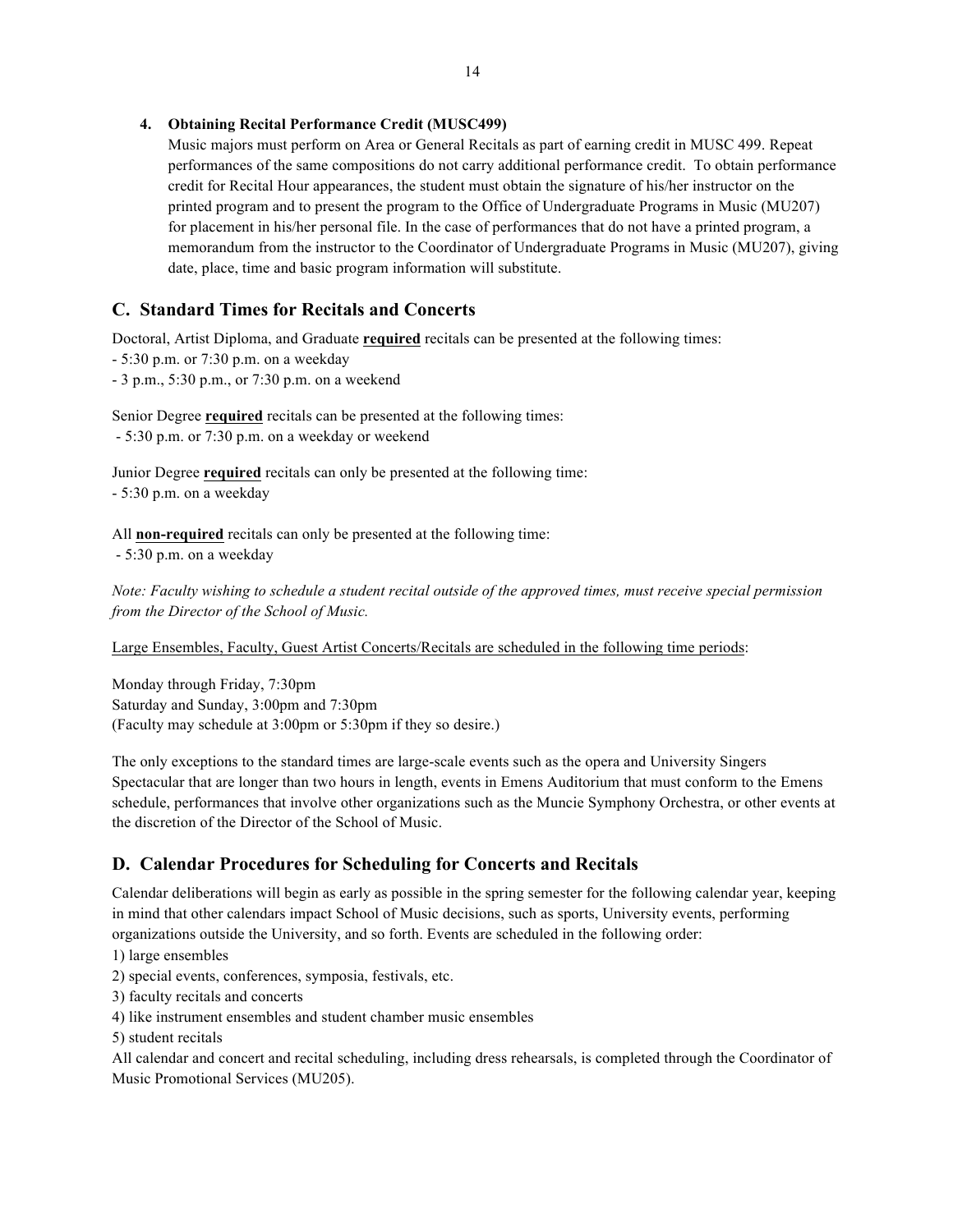## **E. Dress Rehearsal**

A maximum two-hour dress rehearsal time is scheduled for each event. Generally, arrangements for this rehearsal are made at the time the recital is scheduled. Any changes in the dress rehearsal time may be made as early as during exam week for the next semester or term, but no later than 48 hours in advance of the requested time. For weekend rehearsals, changes must be made no later than the preceding Wednesday.

Note: If the performance is off campus or on campus but not in Sursa Hall, Choral Hall, Pruis Hall or Emens Auditorium, dress rehearsals are not automatically scheduled and must be arranged by the student and/or faculty member involved.

## **F. Piano Accompanists for Recitals and Weekly Recital Hour**

The School of Music will provide piano accompanists, when possible, for all degree-related recitals. This includes Area and General Recital Hour performances as well as the recital required for the Bachelor of Music degree. However, arrangements for and expenses of piano accompanists for all other recitals will be made and borne by the recitalist.

A *Request for a Piano Accompanist* form is available at the Music Information & Registration window, (MU205). The performer must fill out and the instructor must sign the form to obtain an accompanist for any event. The form is a general request card; it does not ensure that an accompanist is available, nor is it not a request to appear on either an Area or General Recital Hour.

For either a recital or recital hour, the *Request for a Piano Accompanist* form, with music to be performed, must be returned to the Music Information & Registration window to be placed in the mailbox of the Coordinator of Accompanying.

Every effort will be made to accommodate all requests but students and applied instructors should plan carefully and as far in advance as possible to obtain an accompanist. Only a limited number of accompanists are available, and accompanists must have enough time to practice for the appearance.

## **G. Concert and Recital Attire**

Appropriate attire and decorum dignifies the event and its purpose. To do so in the School of Music is to recognize the significance of such events in the total scheme of music study.

The first impression the audience receives from each performer is the statement made by his/her visual appearance. This impression establishes the atmosphere and predisposes the audience's response to the work before the first note is sounded.

Likewise, the first impression the performer receives from the audience is the statement made by the general atmosphere which pervades the concert hall. An attentive, well-informed audience predisposes the performer's response and often assists in setting the performer's concentration level.

Dress should be determined by the type of occasion and program, and the time of day of the performance.

- 1) School of Music large ensembles, such as marching band, will make use of appropriate uniform attire provided by the University for concert events.
- 2) Chamber Music and Solo Performance
- 3) Apparel for women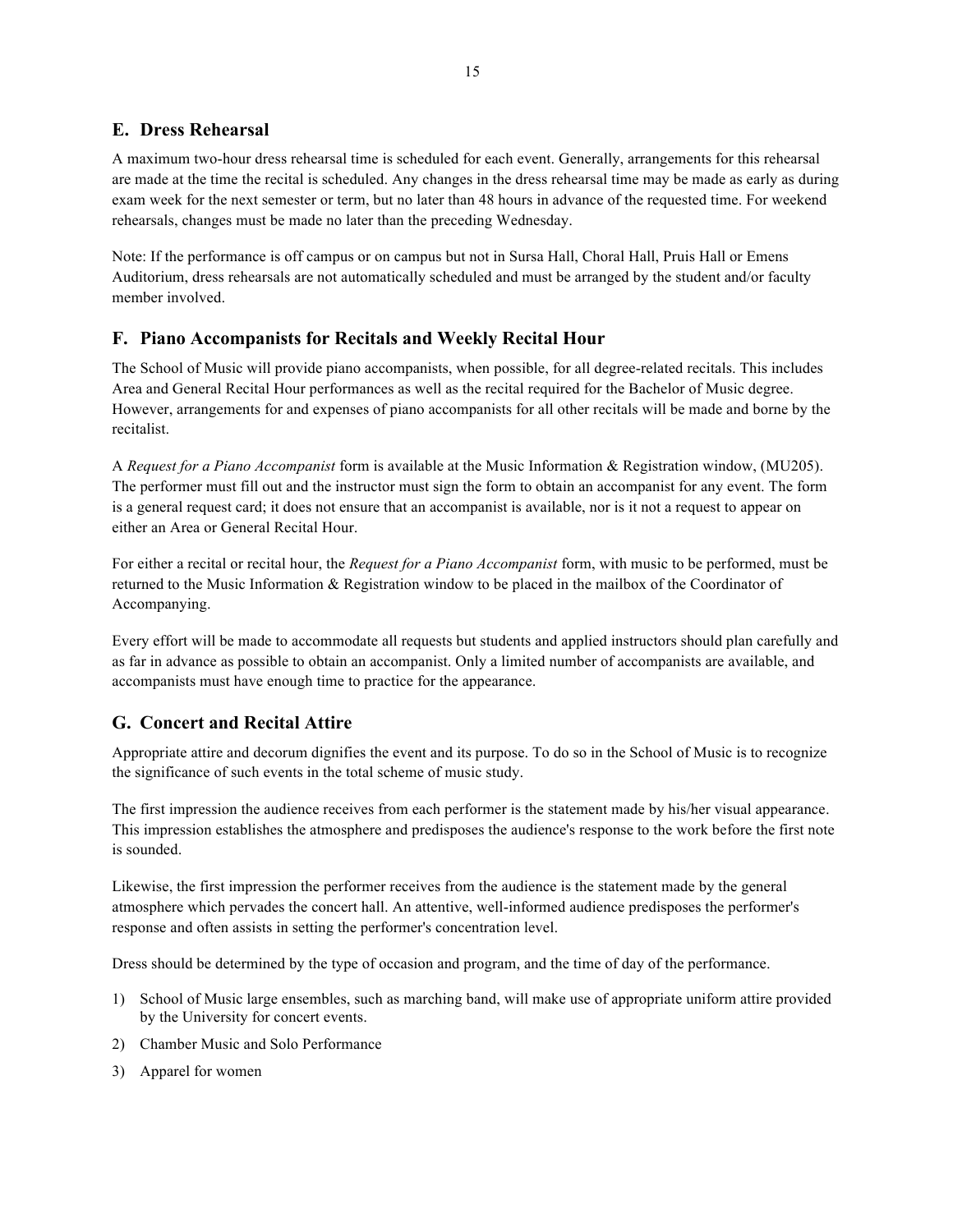- 4) Style and length of dress will be uniform Performers will dress in either all formal or all informal, all long or all street length attire.
- 5) Extreme or distracting necklines are to be avoided.
- 6) Plain dress shoes are preferred.
- 7) Apparel for men
- 8) Style of dress will be uniform: all full dress, tuxedos, dark suits, etc., including appropriate shirts and ties.
- 9) Sport coats that are of extreme color or style, as well as open neck shirts, are distracting and are to be avoided.
- 10) Appropriate dress shoes (recently shined) and plain dark socks are the norm.
- 11) Weekday recitals need not conform to the formal dress, but dress must be appropriate for the occasion.
- 12) It is the responsibility of the faculty member structuring the performance to announce the standard of dress for any given recital. Each performer has the obligation to abide by these instructions.

#### **H. Stage Management**

The following policies are in place for stage management in various locations:

- 1. Sursa Hall and Choral Hall in Sursa: The faculty member responsible for the performance, in conjunction with the Sursa Hall and Choral Hall stage manager, is responsible for stage setup and teardown. No stage services will be provided without either a default setup or completed diagram(s). (A PDF can be pulled to your desktop for future use from the School of Music website
- 2. Pruis Hall: No stage services will be provided without completed diagram(s). (A PDF can be pulled to your desktop for future use from the School of Music website.)
- 3. Emens Auditorium: Stage services are provided only after discussion with the Auditorium manager.

Note: If the performance is off campus or on campus but not in Sursa Hall, Choral Hall, Pruis Hall or Emens Auditorium, other stage assistance arrangements must be approved by the Director, School of Music. Expenses for recitals held off campus must be paid by the student and/or faculty involved.

### **I. Stage Decorum**

The stage presence of the performer(s) signals to the audience the level of professionalism to expect in the performance. Dress rehearsals should include what to do with hands, feet, scores, notes, handkerchiefs, programs, etc., including a formal "bowing scheme."

- 1. The stage manager is responsible for knowing if the announcer (if one is used) and those recording the recital are ready and coordinated for the beginning of the performance.
- 2. Entrances should be timed with lowered house lights.
- 3. Groups should select an individual to lead on and off and to coordinate the bowing. Decide whether ladies will lead on/off, or if it will be the person with the farthest walking distance to lead on and the one nearest the exit to lead off. Practice crossing in front of, or in back of, stage equipment. Pianists and accompanists should not walk behind the piano or behind the backdrop. Page turners should be the last individuals on and off the stage.
- 4. Performer(s) should walk directly to the designated spot for standing or sitting with minimum equipment arranging. All equipment items should be pre-arranged by the stage manager in accordance with a prepared diagram.
- 5. Rapport is established by the performer's recognition of the audience. One should acknowledge the audience and then check the music, page orders, mutes, tuning, etc.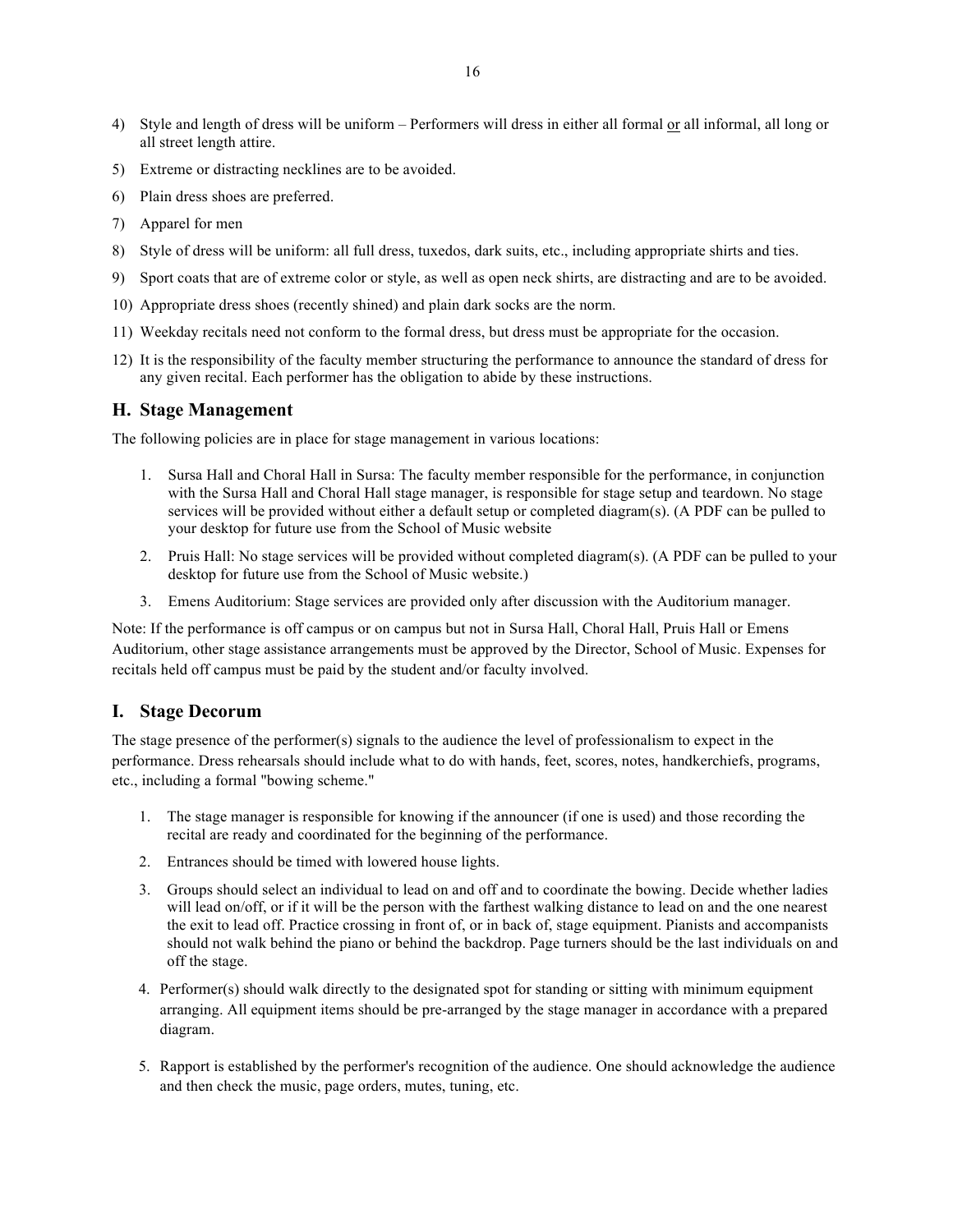- 6. It is appropriate for conductors or soloists to recognize the audience, appropriate soloists, and composers (if in the audience). At the end of the section and/or program, soloists must recognize accompanist(s).
- 7. Do not pick up music or folios when leaving the stage.

### **J. Audience Decorum**

Just as proper stage decorum is vital to an excellent performance, proper audience decorum is also an important facet of any performance. In many ways, an audience member can be looked upon as an auxiliary performer, assisting in the event by promoting the proper concert atmosphere.

- 1) Audience members shall be seated before the concert/recital begins, and return to their seats before the end of intermission.
- 2) Gentlemen should remove hats before entering the concert hall.
- 3) It is inappropriate for audience members to place feet on the back of the seats.
- 4) The audience shall applaud when a performer walks onto the stage.
- 5) Talking, as well as creating distractive noises, are inappropriate and disrespectful to the performers and fellow audience members.
- 6) Audience members must silence all cell phones, pagers, or electronic devices before the performance begins.
- 7) Text messaging is disrespectful to the performer and fellow audience members and is strictly prohibited during the performance.
- 8) It is appropriate for the audience to applaud at the end of the composition and not in between movements or sections.
- 9) Audience members must remain in their seats until the composition is complete and not during the performance.

## **K. Program Copy Submission**

Students are required to fill out and submit the Student Recital Program Information Form. This form can be found in the hallway pockets outside MU203. It is the responsibility of the faculty member involved to review the form for errors and sign the form before it is submitted to the Coordinator of Music Promotional Services. Recital Program forms are due **ONE MONTH IN ADVANCE of the concert or recital**. This will allow time before the event for recording personnel arrangements, program preparation / proof / printing / distribution and so forth. Programs will not be printed if copy for any event is received less than two weeks prior to the event. (Printing and/or distribution of programs by individual faculty or students is not permitted.)

#### **L. Concert Recording Services**

Concert recording arrangements and program copy for events are due **TWO WEEKS IN ADVANCE of the concert or recital.** This will allow time before the event for recording personnel arrangements.

#### **1. Central Recording Services**

Central Recording Services is responsible for recording School of Music events. For further information: Event Scheduling,  $285.5842 - CRS$ , email crs@bsu.edu

- a. Faculty Artist Series, MUSCH designated large ensembles, and graduate concerts are automatically recorded. Unless there is a change in the activity's default setup, another setup is not required.
- b. Undergraduate student recitals are NOT automatically recorded but may be requested for \$30. One CD will be included in the recording request. Setup sheets are required.
- c. Other School of Music concert events (small ensembles, chamber music, guest, guest ensemble, alumni, and so forth are NOT automatically recorded but may be requested for \$30. One CD will be included in the recording request. Permission of the School of Music Director is required.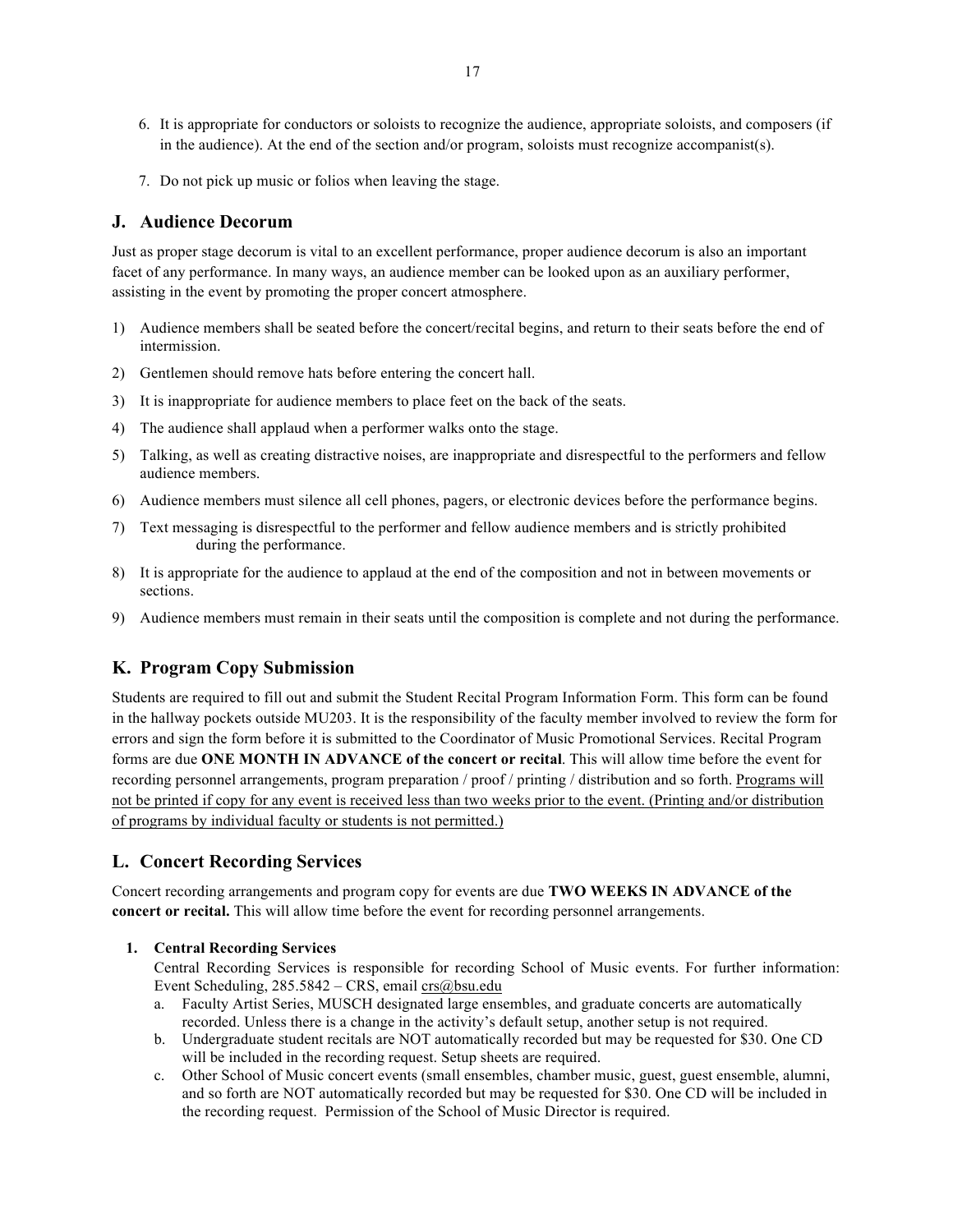### **2. Payment for Recordings**

- a. Student Live Concert and Recording \$30.00 (Instructor may review concert recordings on the streaming server.)
- b. Live Concert and Recording (Faculty Artist Series participant or designated Large Ensemble director) no charge
- c. Copy of Previous Recording (either faculty or student) \$10.00
- d. Audition Recording, etc., (Labor Charge) \$15.00 per hour (two hour minimum)
- e. Payment for concerts and recording sessions CDs are processed through a Ball State CashNet system linked from the Central Recording Services website. Notification will be emailed when CDs are ready for pickup.

## **M. Publicity Aids**

Posters are prepared internally by the School of Music in advance of large ensemble, faculty, guest and special events. Posters and/or flyers for student recitals are at the discretion of the student performer, in consultation with the applied instructor.

Questions about composers or composition notes, new photos, guest soloist or ensemble information and/or photos, interview possibilities, faculty or student activities of news value, and so forth, may be answered by the applied instructor or the Coordinator of Music Promotional Services. The request/s may be initiated at any time and finalized at least 5-8 weeks in advance of the event. Special information regarding repertoire, guest artists, etc. to be listed on the semester Music Events Calendar or the University's web calendar should be finalized as soon as possible.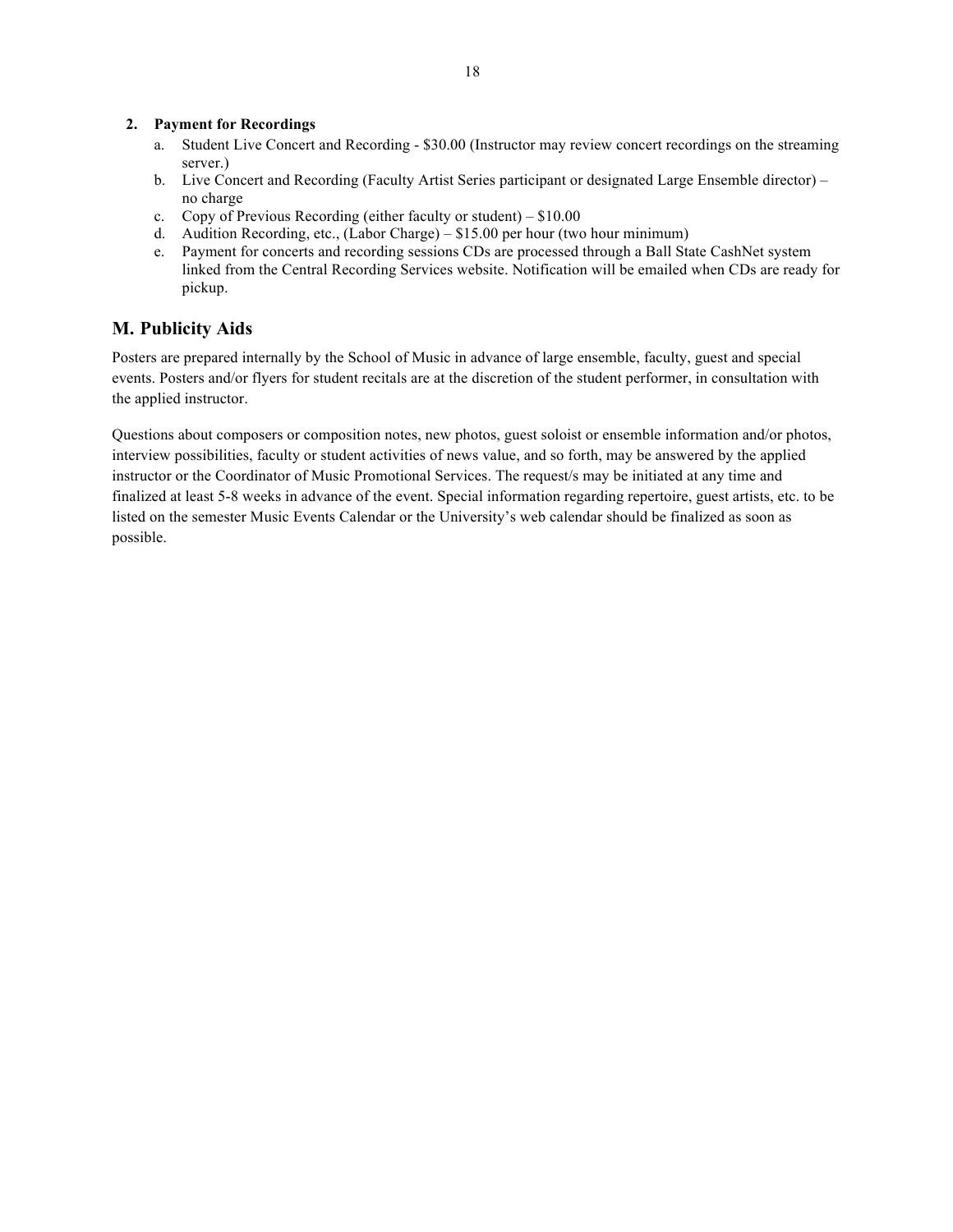## Section III School of Music Ensembles

## **A. Designated Ensemble Policy**

The School of Music ensemble participation policy is designed to ensure that students are participating fully in the musical life of the School. The policy ensures that students are progressing on their primary instrument in an enriching and collaborative musical experience, with a conductor, every semester they are enrolled in a music degree program. The only exception is the semester in which Music Education majors complete student teaching.

#### **Primary Instrument:**

The entrance audition and acceptance into the School of Music determines the student's primary instrument through which he/she will serve the School of Music large ensembles. Students are required to audition annually for ensemble placement. Auditions are held at the beginning of Fall Semester and occasionally mid-year (at the discretion of the conducting faculty).

#### **Designated Ensemble/Large Ensemble Credits:**

All students are required to participate in a Designated Large Ensemble each semester they are enrolled in a music degree program at BSU. The MUSC 340, 341, 350, and 351 numbers identify the large ensembles offered each semester. With a few exceptions, all ensembles in these prefixes serve to fulfill the required "Designated" status *(see also the MUSC Ensemble registration sheet).* The various music degree programs require a varied number of large ensemble credits to fulfill the degree. For example, Music Education majors are required 7 large ensemble credits (1 credit per semester for 7 semesters), whereas a Symphonic Instrument Performance major is required 12, thus doubling up on credits throughout the 8 semester degree program. When doubling up on large ensemble registrations, at least 1 registration must fulfill the Designated Ensemble requirement. It is possible for a student to satisfy his/her large ensemble credits before the final semester of enrollment; however, the student must enroll in a Designated Large ensemble each semester, regardless as to whether or not it is counting toward the required number of large ensemble credits for the major. In the case of overage in registration hours (more than 18.5 in any semester), a student may register for the Designated Large Ensemble for 0 credit.

**Music minors:** Students minoring in music are expected to participate in a Designated Ensemble each semester they are enrolled in applied study, or a minimum of four semesters.

**Part time students:** Students enrolled at part-time status may be exempt from participation in a Designated Ensemble in the semester of part-time enrollment but must meet the required number of Large Ensemble credits as required in the degree program. Please consult the Coordinator of Undergraduate Programs in MU207 for an exemption.

#### **Graduation Requirement and Scholarship Renewal:**

Fulfilling the Designated Ensemble credit each semester is required in order to remain in good standing in the School of Music. Beginning in Fall 2015, all ensemble registrations will be recorded in the Office of Undergraduate Programs in Music (MU207). Students must submit a *Designated Ensemble Registration Confirmation* form each semester, identifying the Designated Ensemble registration to be recorded. This information is one of 4 requirements in fulfilling the MUSC 499 registration, required for degree completion and graduation (*see also Recital and Performance Credit* information sheet).

Scholarship students should note the policy statement for scholarship renewal. Those students not fulfilling the Designated Ensemble requirement each semester will have his/her music scholarship rescinded at the end of the first semester in which he/she is out of compliance. Policy: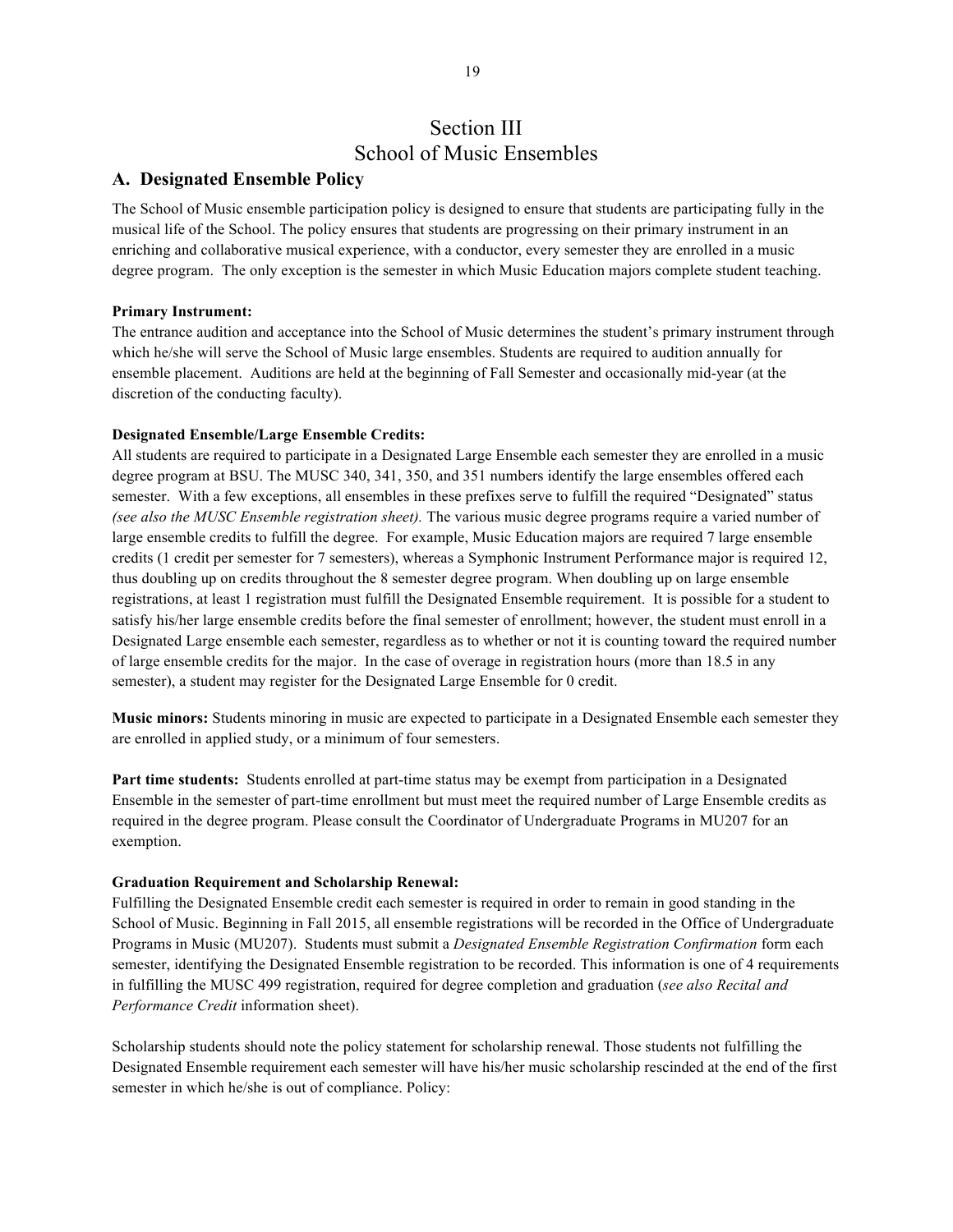*Establish a positive ensemble record by participating each semester (excluding student teaching if applicable) on your primary performance instrument/voice in a designated ensemble as selected by the ensemble conductor, in consultation with the studio instructor, and approved by the Director of the School of Music.* 

Acceptance and continuance in a School of Music degree program may be rescinded if a student fails to meet the ensemble requirements.

#### **Exceptions and Considerations:**

- Performance areas of Guitar, Piano, and Harp represent unique registration circumstances that are dealt with on an individual basis. Recommendations for fulfilling Designated Ensemble credits are made by the applied studio professor, in consultation with the conducting faculty and Coordinator of Undergraduate Programs. The Office of Undergraduate Programs recognizes the flexibility and alternative ensemble registrations needed to fulfill the requirements.
- Ensemble participation on a secondary instrument will only be permitted if the student concurrently performs in a Designated Large Ensemble on his/her primary instrument and is given written approval by the applied faculty member of his/her primary instrument.
- Exceptions to this policy are warranted when there is limited space for a particular instrument in an ensemble. Recommendations will be at the discretion of the relevant conducting faculty member in consultation with the applied studio faculty member.

#### **B. School of Music (MUSC) Designated Large Ensembles**

#### **Category 1: Large Ensembles (1 credit) offered for Designated Ensemble Credit each semester:**

+MUSC 340 Section 1A: Symphony Orchestra

+MUSC 340 Section 1B: Wind Ensemble

+MUSC 340 Section 1C: Symphony Band

+MUSC 351 Section 1A: Chamber Choir

+MUSC 351 Section 1B: Concert Choir (must include participation in Women's Chorus or Statesmen)

#### **Category 2: Large Ensembles (1 credit) with restrictions for Designated Ensemble Credit.** *The following may be used for no more than 2 semesters as a Designated Ensemble:*

+MUSC 340 Section 2D: Marching Band (Fall offering only)

+MUSC 341 Sections 1A, 1B, 1C, 1D: Jazz Ensemble I, II, III, and IV – *note: students in a Jazz Concentration are required to take 6 credits of Jazz I or II and 2 credits of a Category 1 Ensemble.* 

+MUSC 351 Section 1D: Opera Theatre (see also MUSP 370: Opera Principal Role). *No more than 2 semesters between these 2 registration numbers.*

+MUSC 350 Section 1A: University Singers Glee Club

+MUSC 350 Section 1B: University Singers Instrumental Ensemble

**Category 2a.** MUSC 340 Section 2E: New Music Ensemble – *Music Composition majors may use up to 4 semesters of credit to fulfill the Designated Ensemble credit, at the discretion of the applied faculty and conducting faculty members. Non-Composition majors may not use the New Music Ensemble to fulfill the Designated Ensemble credit.*

**Category 3: Large Ensembles (.5 credit) needing additional registrations for Designated Ensemble Credit.**  *The following must be used in combination with another ensemble to equal 1 credit of Designated Ensemble registration at the discretion of the applied faculty and conducting faculty members.* 

+MUSC 341 Section 2A: Campus Orchestra

- +MUSC 341 Section 2B: Concert Band (Spring offering only)
- +MUSC 341 Section 2C: Campus Band
- +MUSC 341 Section 2D: Basketball Band
- +MUSC 351 Section 2A: Women's Chorus
- +MUSC 351 Section 2B: Statesmen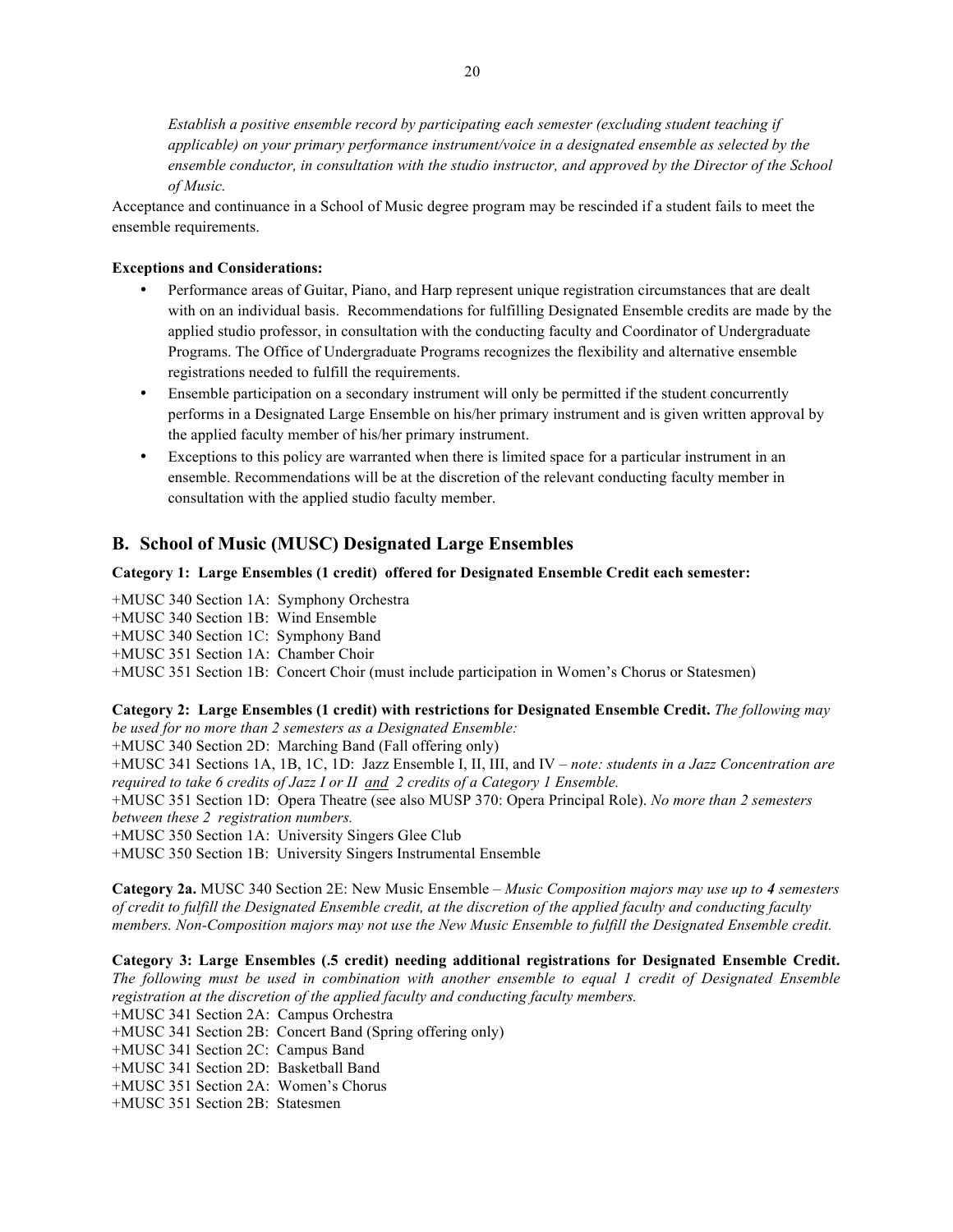+MUSC 351 Section 1C: Opera Chorus +MUSC 351 Section 2C: University Choral Union

### **C. Music: Performance (MUSP) Small Ensembles**

Students are actively encouraged to participate in small/chamber-music ensembles as a means of developing and coordinating their individual skills with others in chamber music performance. Several of the curricular programs require the earning of some credit for graduation, but students are encouraged to elect freely throughout their college years. Membership in the ensembles begins with contact between the director of the ensemble and interested students. A sampling of current, active small ensembles are:

- 1) String Ensembles: String Chamber Music, Double Bass Ensemble, Viola Choir
- 2) Woodwind Ensembles: Flute Choir, Saxophone Quartets, Oboe Ensemble, Clarinet Ensemble, Bassoon Ensemble
- 3) Brass Ensembles: French Horn Ensemble, Trombone Choir, Trumpet Ensemble, Tuba-Euphonium
- 4) Percussion: Marimba Ensemble, Latin and Brazilian Ensembles
- 5) Harp Ensemble
- 6) Keyboard Ensembles: Piano-Chamber Music Ensembles
- 7) Classical Guitar
- 8) Jazz Combos
- 9) Laptop Ensemble
- 10) Vocal Ensembles

### **D. Large Ensemble Audition Information and Ensemble Descriptions**

All students must audition for an ensemble at the start of the Fall semester. Occasionally, auditions are also held before the start of Spring semester. Before the start of Fall semester, an ensemble audition guideline document is prepared and distributed by the Undergraduate Office (MU207). This document provides audition details for instrumental ensembles, orchestra, opera, choral ensembles, and jazz ensembles. Students should consult the guidelines for auditioning procedures and/or contact the individual areas for clarifications as needed.

#### **Wind Ensemble**

The Wind Ensemble is the premier concert ensemble of the Ball State University band program. Selected by audition from the most outstanding wind and percussion performers on the BSU campus, the ensemble performs the finest available repertoire for wind band and is committed to only the highest musical standards. In addition to exploring traditional and contemporary works for full band, the ensemble performs one-on-a-part chamber music representing all periods and styles. The band maintains an active schedule including three or more concerts per semester, tours in the spring semester, and regular appearances at state, regional and national music events.

Students interested in auditioning for the Wind Ensemble should sign up for an audition time prior to the start of classes. For more information, contact the band office at 765-285-9178 or bands@bsu.edu.

#### **Symphony Band**

The Symphony Band is an organization of approximately 65 musicians selected by audition. The ensemble is primarily comprised of music majors, although talented students from additional academic disciplines are also represented in the ensemble. The group is committed to the highest musical standards and performs traditional large band repertoire in addition to contemporary works written for the wind band medium. The band maintains an active schedule including three or more concerts per semester.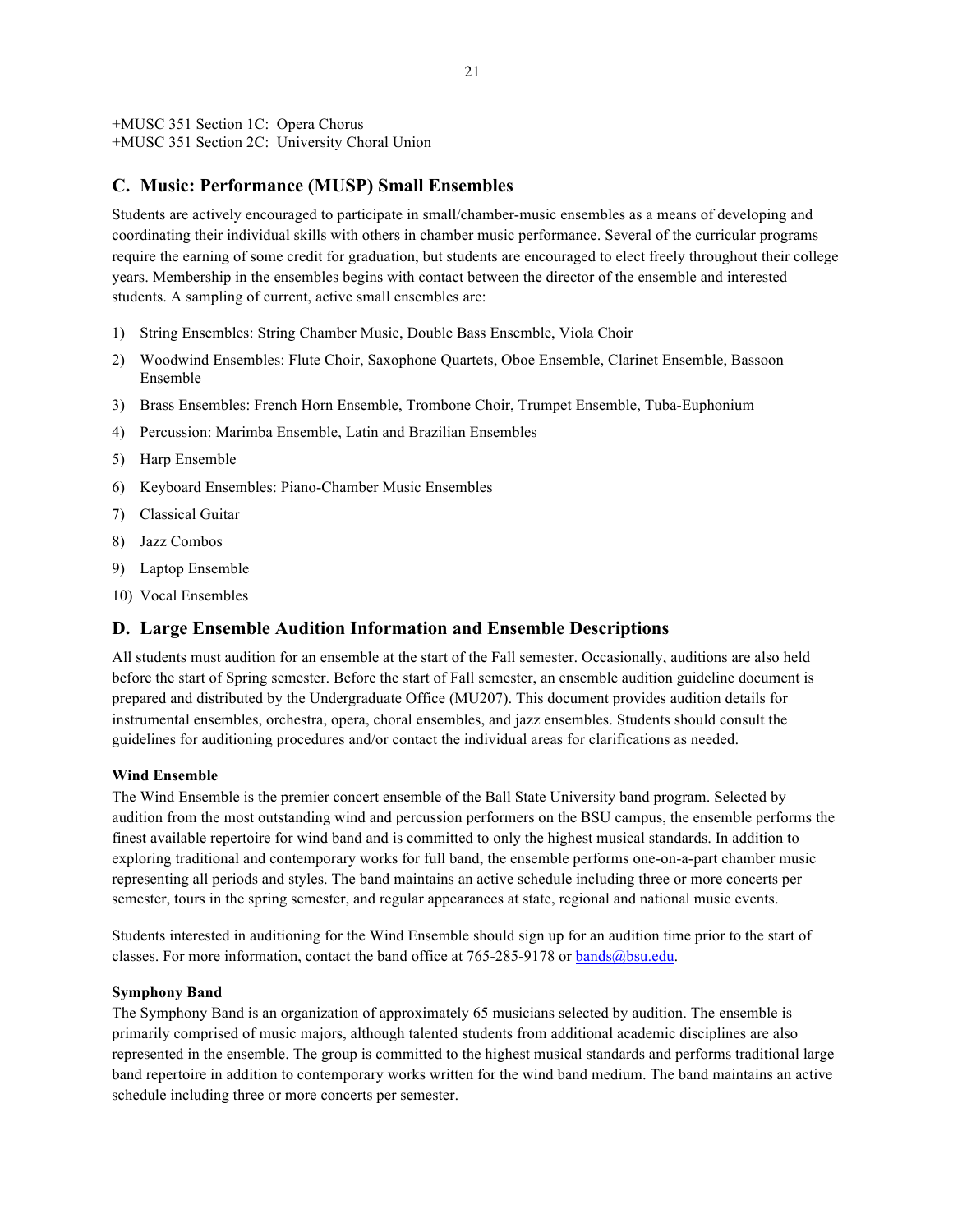Students interested in auditioning for the Symphony Band should sign up for an audition time prior to the start of classes. For more information, contact the band office at 765-285-9178 or bands@bsu.edu.

#### **Marching Band**

The University Marching Band is the largest musical organization on the Ball State campus and represents the university to thousands of people each year. Membership in the University Marching Band is open to all Ball State students regardless of major field of study; auditions are held only for the percussion section and color guard. Percussion auditions are held each summer prior to the opening of marching band camp (one week before the beginning of fall semester). Color guard auditions are held at the end of spring semester and by appointment throughout the summer. Band members (wind players) will be asked to play designated portions of the marching band music in sectional rehearsals to help determine what part the individual will be assigned to play for the season. The University Marching Band performs at all BSU home football games as well as an away game during the season. The band also participates in school functions throughout the fall semester including parades and pep rallies. Students interested in becoming a member of the University Marching Band may contact the band office at 765-285- 9178 or email bands@bsu.edu.

#### **Symphony Orchestra**

The Ball State Symphony Orchestra performs music from various time periods and musical genres. Its purpose is to provide a full ensemble experience to university-level musicians. The orchestra is open to all Ball State University students through an audition process held each fall (spring semester by appointment).

Auditions consist of prepared orchestral excerpts posted in advance of the audition on the orchestra's web page on the School of Music website (www.bsu.edu/music).

Initial seating is determined as a result of those auditions and may have studio faculty input. All students in the orchestra program should be aware that the amount of participation will vary depending on the repertoire and that some participation may be expected at times other than the regular class times listed (for example evening concerts and weekend opera performances).

#### **Jazz Ensembles**

All Ball State University students are eligible to audition for the Jazz Ensembles at the beginning of each Fall Semester. The auditions run from Sunday thru Wednesday of the first week of school. There will be a sign-up sheet as well as audition requirements posted on the Jazz bulletin board outside of room 117 and the jazz website starting the first week of August. All students must fill out the Jazz Audition form and bring it to the audition.

All auditions will be recorded and attended by the Director of Jazz Studies, jazz faculty, and graduate assistants. The final listing will be posted late Wednesday evening of the first week of class. Students will have sufficient time before the Friday deadline to complete the drop/add process.

#### **Concert Band**

The Concert Band offers music majors and non-music majors an avenue to continue making music throughout their college careers. Exploring traditional and contemporary works for band, the ensemble strives for the highest level of musical performance. The band meets only during the spring semester and maintains an active schedule, performing two concerts during the semester.

Concert Band auditions are for seating placement only and are held during the second rehearsal of the spring semester. The audition consists of excerpts from music that will be performed at the first concert. For more information, contact the band office at 765-285-9178 or bands@bsu.edu.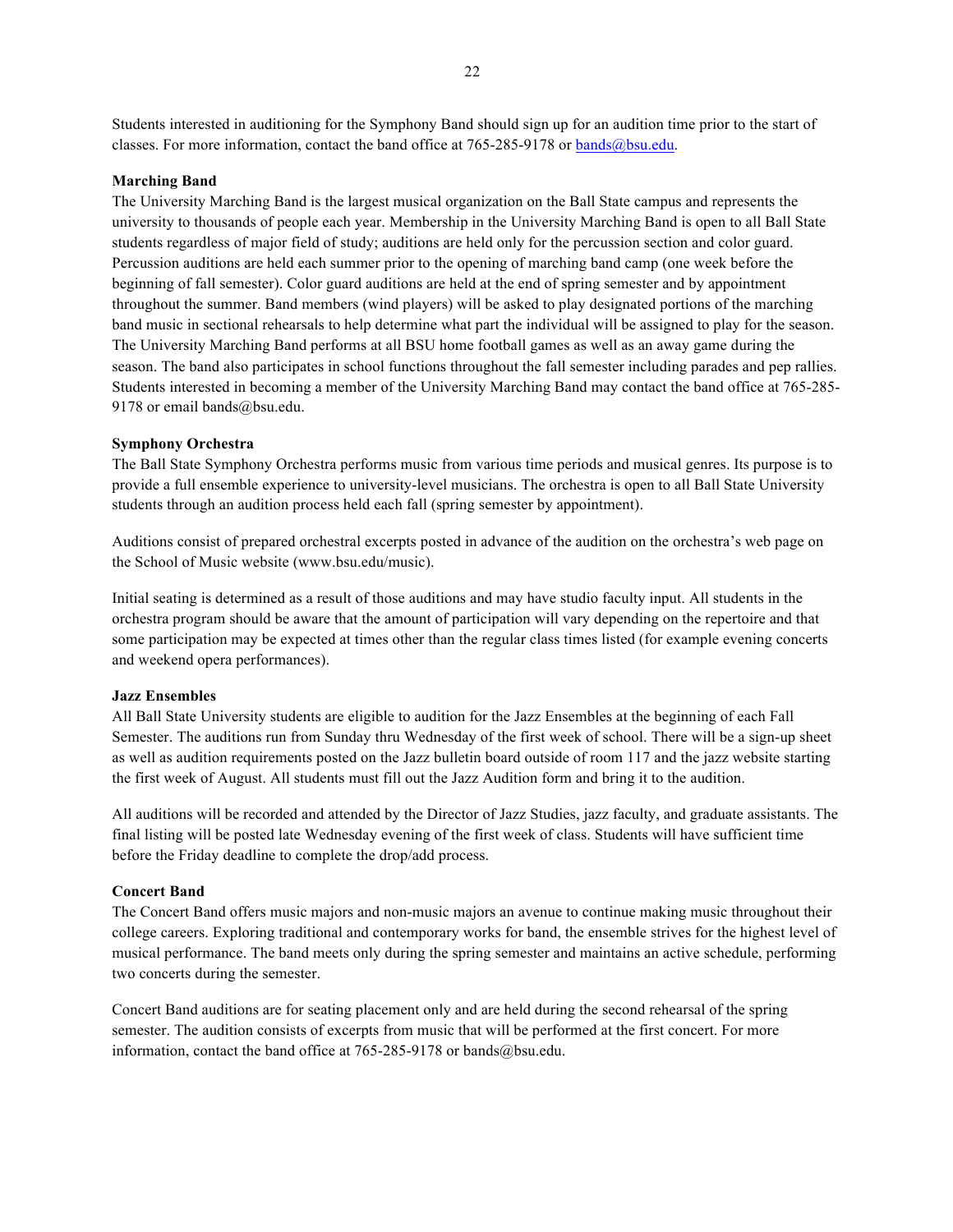#### **Campus Band**

The Campus Band is open to all BSU students during the fall semester. The ensemble rehearses one day per week and performs one concert. The group is primarily comprised of non-music majors, although the ensemble creates performance opportunities for music education majors to perform on secondary instruments.

Campus Band auditions are for seating placement only and are held during the second rehearsal of the fall semester. The audition consists of excerpts from music that will be performed by the band. To join the band, students should attend the first rehearsal on Tuesday of the first week of class. For more information, contact the band office at 765- 285-9178 or bands@bsu.edu.

#### **Basketball Band**

The Basketball Band is a highly spirited group of musicians who perform at Worthen Arena for the Ball State men's and women's basketball games. This popular and enthusiastic ensemble has made numerous appearances throughout the country for MAC, NCAA, and NIT post-season basketball tournaments. The band's repertoire consists of Top 40, Jazz, Big Band, Pop, and Rock favorites.

The Basketball Band is open to all BSU students via auditions that are held during October. The band rehearses Fridays 3:00 to 5:00 pm during the spring semester. During the first semester some rehearsals are scheduled for late October and early November to allow preparation for the basketball season. For more information, contact the band office at  $765-285-9178$  or bands@bsu.edu.

#### **Chamber Choir and Concert Choir**

Membership is open to all students enrolled at Ball State University. Auditions are held during the first week of classes in the fall semester. Membership in this ensemble carries the expectation of a two-semester commitment, with an exception being made for student teaching. Students interested in auditioning for Chamber and/or Concert Choir should sign up for an audition time prior to the first week of classes outside the Choral Library, MI 128. The audition will include vocal exercises to test the student's range, tonal memory (singing pitches after hearing them on the piano), accompanied sight reading from a choral piece, and rhythmic drill. A prepared solo is *not* required. Results of the auditions will be posted outside the Choral Library at the end of the audition period (usually mid-way through the first week of classes). All scholarship students must audition for Chamber or Concert Choir.

Auditions for spring semester will be held during the final week of fall semester. Returning members from fall semester need not re-audition. Acceptance of incoming students for spring semester placement is contingent upon there being available openings in the ensemble. Students interested in auditioning for a choral group should contact the Director of Choral Activities during the fall semester or prior to the beginning of spring semester.

Students selected for Concert Choir co-participate in Statesmen or Women's Chorus as part of their single ensemble credit. In this way, both Chamber and Concert Choirs have a daily commitment.

#### **Opera Theatre and Pocket Opera**

Participation in the BSU Opera Theatre and Pocket Opera productions is open to all BSU Students. Casting for the upcoming season takes place at the beginning of the fall semester. Those wishing to audition should contact the BSU Opera Theatre Director. The Director will make all final casting decisions.

#### **University Singers**

Membership in the cast of the Ball State University Singers is open, by audition, to all Ball State students. Competitive talent auditions are held in the spring for the following concert season. The majority of cast members are not music majors, and often represent all seven colleges with the university. All cast members re-audition every year. The typical cast includes twenty singers/dancers, ten instrumentalists, and five sound, lighting, and stage technicians.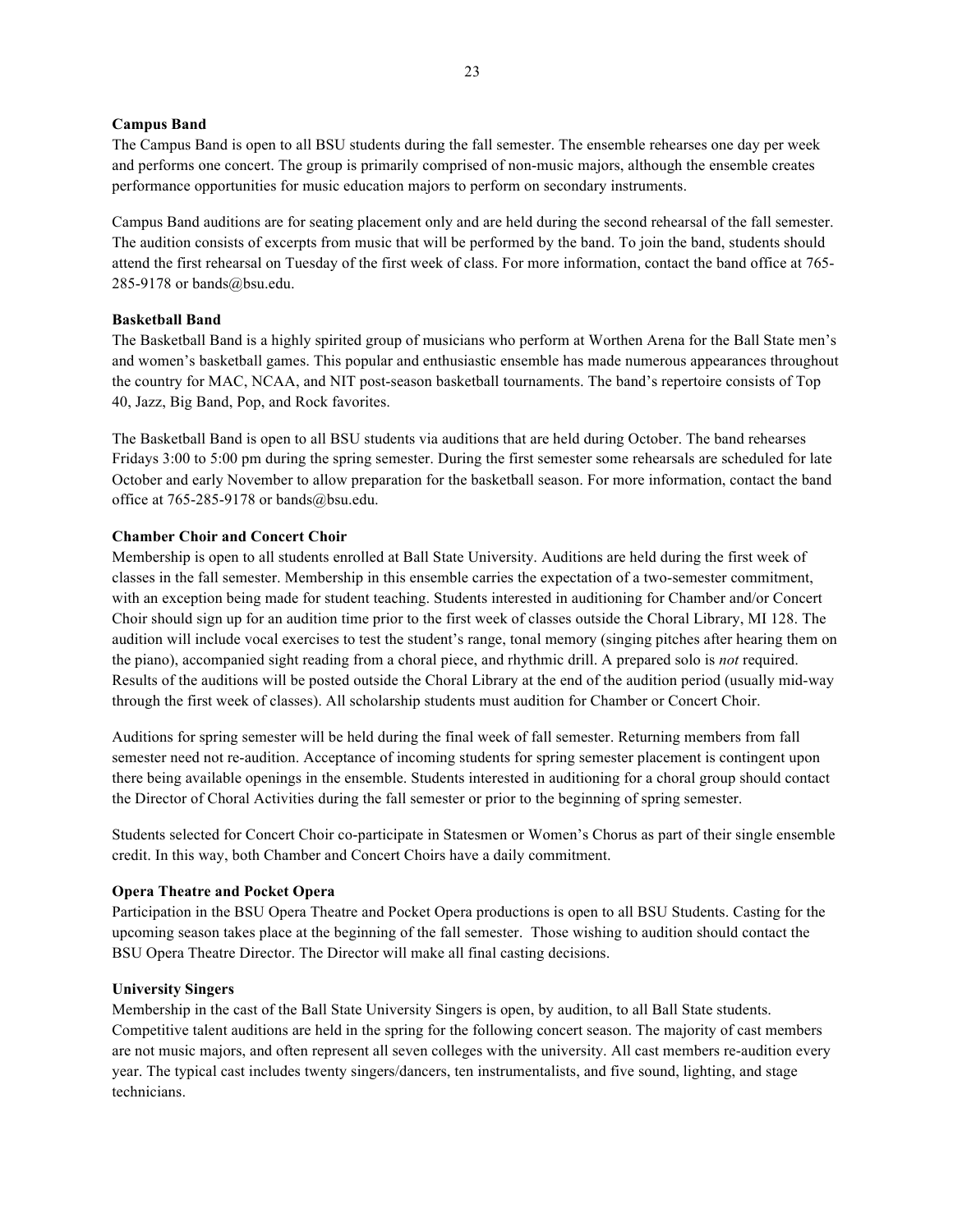#### **Statesmen, Women's Chorus, and University Choral Union**

These choral ensembles are open to all Ball State University students without audition; simply register for the course. Each ensemble is available for .5 credit: Statesmen for men, Women's Chorus for women. Choral Union is a mixed-voice ensemble. Music students are encouraged to contact the designated ensemble conductor in advance of the first scheduled rehearsal for voice placement.

http://choirs.iweb.bsu.edu

#### **Jazz Combos**

All Ball State University students are eligible to audition for the Jazz Combos at the beginning of the fall semester. Combos will remain the same for the spring semesters. If you are interested in playing in a combo you can mark the times that you are available on the Jazz Audition form and bring it to your audition. Combos will be put together on Wednesday evening the first week of school, time enough for drop/add deadline of Friday.

Students must take the Jazz Combo course for credit. The designated course number for Jazz Combo is MUSPE 231. The student will receive one hour of credit per semester for participating in the course.

#### **Campus Orchestra**

The Campus Orchestra is open to all BSU students during the fall and spring semesters. The ensemble rehearses one day per week and performs one concert each semester. The group is primarily comprised of non-music majors, although the ensemble creates performance opportunities for music education majors to perform on secondary instruments.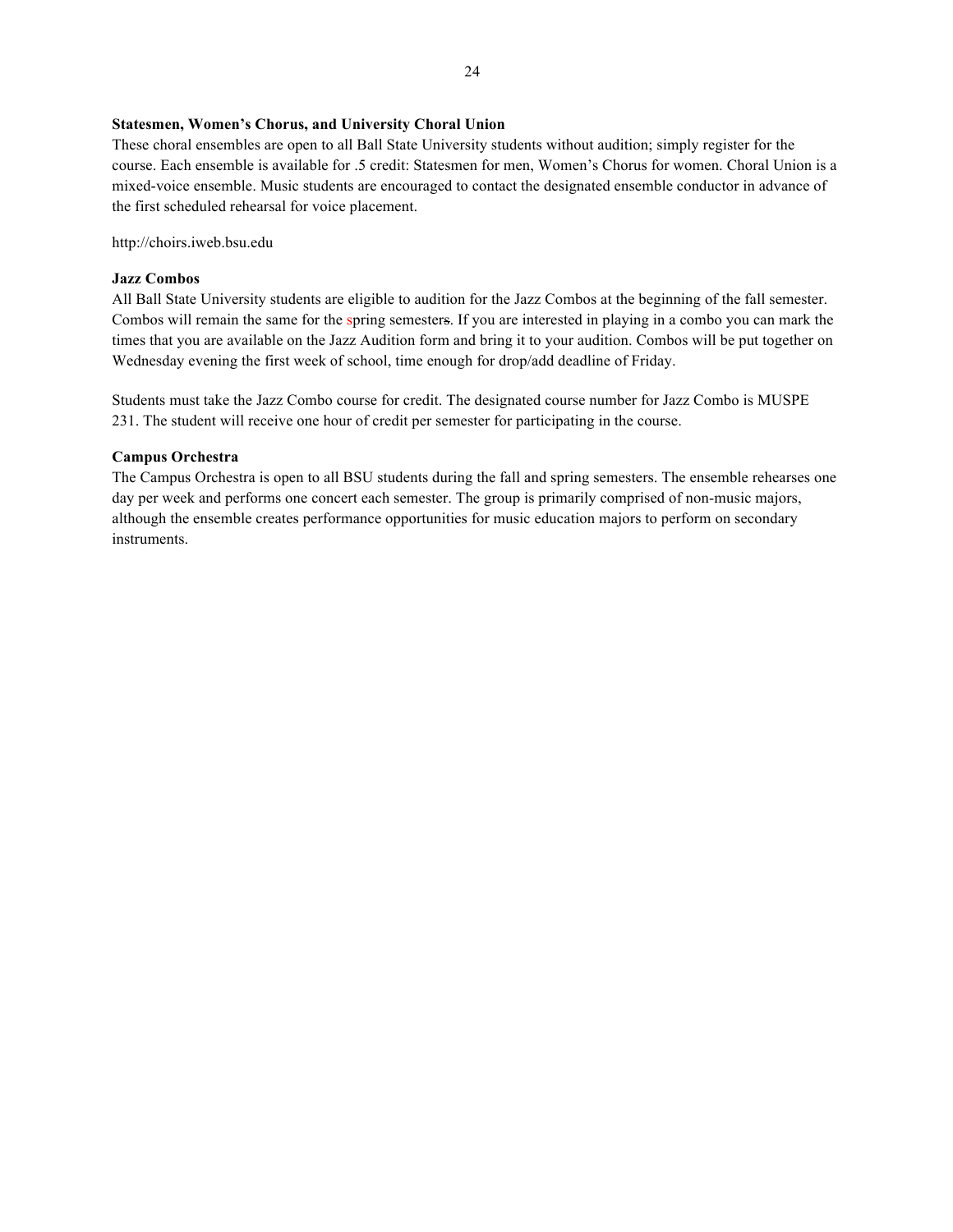# Section IV Scholarships and Awards

School of Music scholarships are available to select students through the initial School of Music audition process; these scholarships are renewable for three consecutive years (total of four years). Students holding renewable music scholarships must complete the renewal form each year. Renewal Forms are available from the Office of Undergraduate Programs (MU207).

## **A. Application for Scholarship Renewal**

Criteria for renewal of School of Music scholarships is provided on the initial admission/scholarship award letter sent to the student following the initial School of Music audition. If a student wishes to apply for renewal of a music scholarship, he/she will follow the following procedure:

- 1. Complete the *Scholarship Renewal Form* (available from the Office of Undergraduate Programs MU-207).
- 2. Obtain the major/principle applied professor's signature and statement of satisfactory progress.
- 3. Sign name and return the completed application to the Office of Undergraduate Programs in Music, Music Building 207. Applications for scholarship renewal must be turned in by the date announced by the Office of Undergraduate Programs in Music in order to be considered for the following academic year.
- 4. Students must maintain a 3.0 GPA in order to qualify for scholarship renewal.
- 5. Designated ensemble: Students must also establish a positive ensemble participation record as outlined in the Designated Large Ensemble Policy in order to qualify for scholarship renewal.

## **B. One-Year Scholarships**

There are a number of one-year scholarships awarded by the School of Music. Most of these awards are selected by faculty and are awarded to students in a specific degree program or musical ensemble/activity. For more information on these scholarships, please see the Coordinator of Undergraduate Programs, studio instructor, degree program coordinator and/or ensemble director.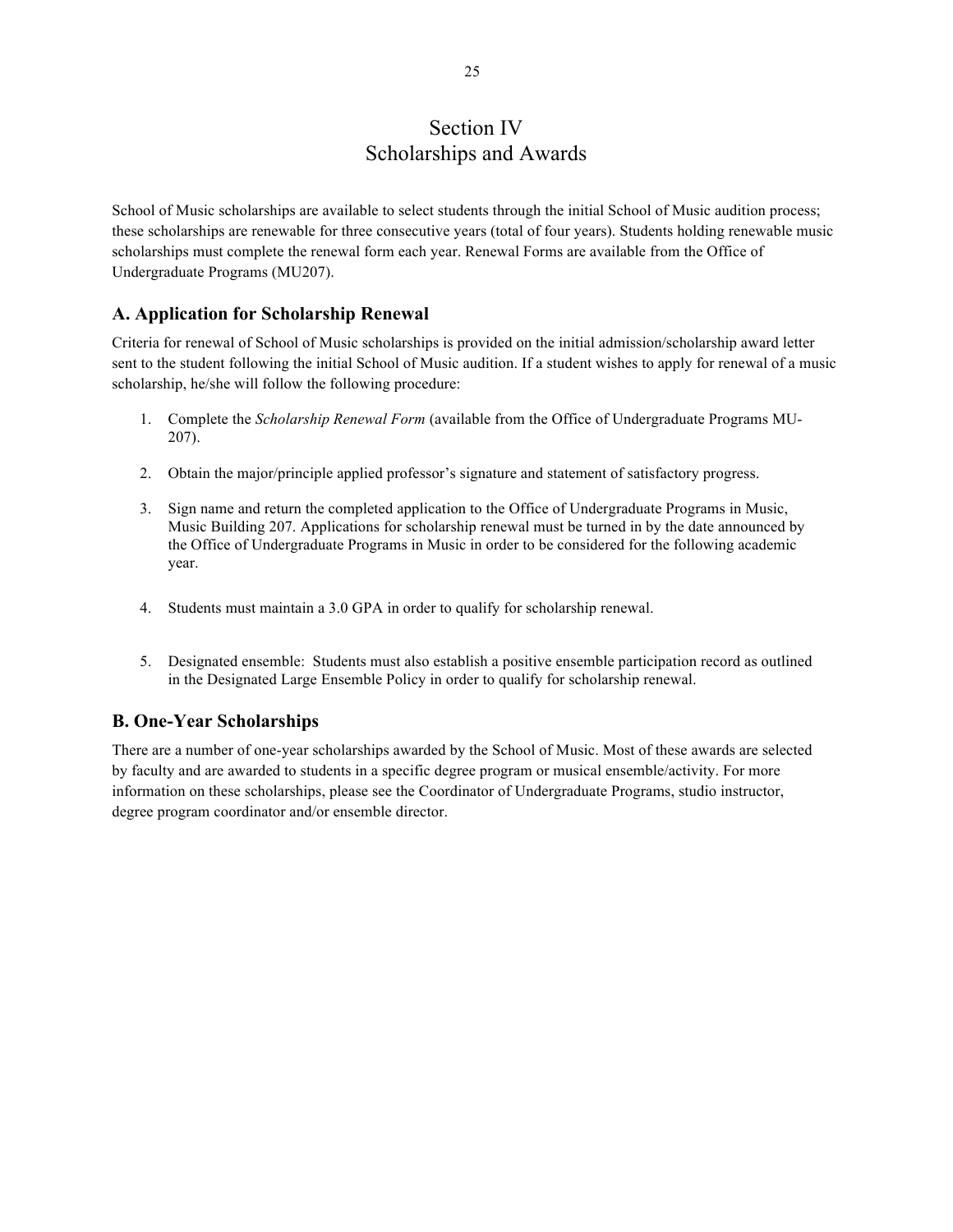# Section V Facilities and Properties

The privilege of using practice rooms and other facilities in the School of Music is accorded to students under the following regulations:

## **A. Care of the Facilities**

- 1. There is NO SMOKING and NO FOOD OR DRINKS in the practice rooms. Pets are not permitted in practice rooms. Students will be held responsible for damage to pianos and furniture.
- 2. Students using Sursa Hall facilities are reminded that liquid refreshments are not permitted in the lounge, seating, or stage areas.
- 3. University regulations state thumb tacks, plastic tape, and adhesive tape are not to be used on painted or finished surfaces or window glass.
- 4. The School of Music provides music stands on a limited basis only. Students are responsible for furnishing their own stands for individual and small ensemble practice.
- 5. Sufficient chairs are placed in the classrooms for ensemble and group practice. If additional chairs are needed in class or practice rooms, they must be requisitioned through the Music Information & Registration window, MU205, at least one week in advance.
- 6. Classrooms and large rehearsal areas are occasionally available to students, but these facilities must be requisitioned through the Music Information & Registration window. All facilities must be returned to their original state after use.

## **B. Assigned Practice Room Schedules**

- 1. During the second week of each semester, students will reserve practice rooms for their individual practice during the term. Normally, only locked practice rooms will need to be reserved. These rooms will be reserved by the hour.
- 2. Practice rooms are to be used ONLY by students of the School of Music.
- 3. If a student is signed up for a practice room at a specific time, he/she must use it at that time.
- 4. If a practice room is not in use by 5 minutes past the hour, it will become available on a "first come, first serve" basis to any music student desiring the use of such facility.
- 5. After 6:00 p.m., practice rooms are available to any music student on a "first come, first served" basis.

### **C. Use of Practice Rooms during Evenings and on Weekends**

- 1. The School of Music is open for practice during the following hours: Monday - Friday 7:00 a.m. - 11:00 p.m. Saturday 7:00 a.m. - 10:30 p.m. Sunday Noon - 10:30 p.m
- 2. Practice rooms are intended for practice.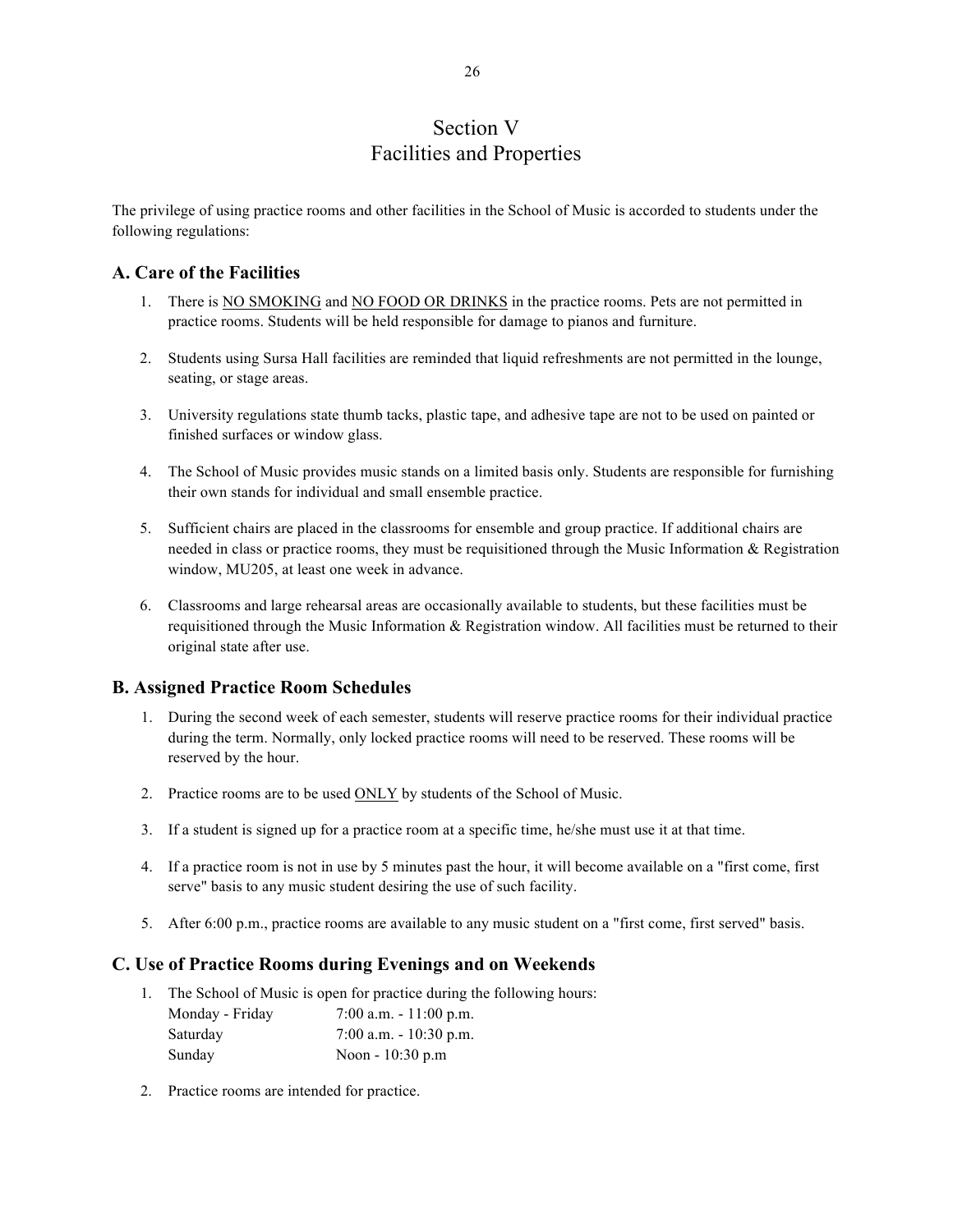3. Abuse of the facilities or failure to comply with any of the above regulations may result in the revocation of the privilege to use the practice facilities in the School of Music.

## **D. Facilities Usage Reservations**

All facilities on the Ball State campus are reserved for usage (other than class time) by completing a *University Space Requisition* form. For the School of Music, all space is reserved through the Scheduling Representative, (MU205), who works within university guidelines and deadlines to process the individual requests. Facility reservations are first-come, first-served, but the School of Music may, for just cause, cancel a reservation on short notice.

To ensure the proper processing of requests, students must discuss and confirm them with the Scheduling Representative, (MU205), no less than nine days in advance of the requested time.

## **E. Regulations Governing Use of School of Music Properties**

The School of Music has an inventory of many thousands of dollars-worth of properties ranging from instruments and various types of equipment needed for performance to the uniforms necessary for public appearances. Regulations governing these are as follows:

#### **1. Pianos**

- a. Concert grand pianos must always be requisitioned for concerts, recitals, and rehearsals through the Coordinator, Music Promotional Services (MU205). Any last minute changes must be approved by the Manager of Sursa Hall via phone or in person. If, as a consequence of such a change, another piano needs concert preparation, notify the piano technician through the Office of the Assistant to the Director (MU205).
- b. Please report pianos which fail to function properly (sticking keys, broken pedals, etc.) to the piano technician (MU005). Instrument cases, water cups for woodwind reeds, etc. are not to be placed on pianos. Upright piano lids and fronts are not to be raised or removed. No pianos are to be moved except by authorization from the Office of the Assistant to the Director (MU205). All requests for moving pianos are to be submitted to that office.
- c. Classroom pianos are not for private practice. Accompanists using classroom grands for ensemble purposes will please place the cloth covers over the piano at the close of the rehearsal.

#### **2. Harpsichords and Organs**

- a. The Recital Request Form is used to requisition the harpsichord or pipe organ for a recital in Sursa Hall or the harpsichord for a recital in Choral Hall. If the harpsichord is required for a recital, the student or teacher must inform the harpsichord instructor in advance so that plans for the tuning and moving of the instrument can be made. If the organ is required for a recital, the student or the teacher must inform the organ instructor in advance in order to be assigned a memory level. Prior to filling out the Recital Request Form, students are welcome to discuss their needs with the organ and harpsichord instructor.
- b. Jack rails and other parts are not to be removed from the harpsichords. Students scheduled to play the harpsichord must have had prior instruction on the instrument, or, at minimum, a brief introduction to the harpsichord by the instructor.
- c. Students scheduled to play the organ must have had prior instructions on the instrument. All stops and crescendo pedal must be in off position and the swell boxes completely opened before the organ is switched off. Standing on the pedalboard is not allowed for any reason. The organ console should never be moved in and out of the stage by less than two people. The Sursa Hall staff members are trained on how this process should be correctly done. Moving the organ console the wrong way may result in damage of some wood parts and electronic components. Once the organ console is plugged or unplugged from the little box located on the stage floor, the tap that covers that box must remain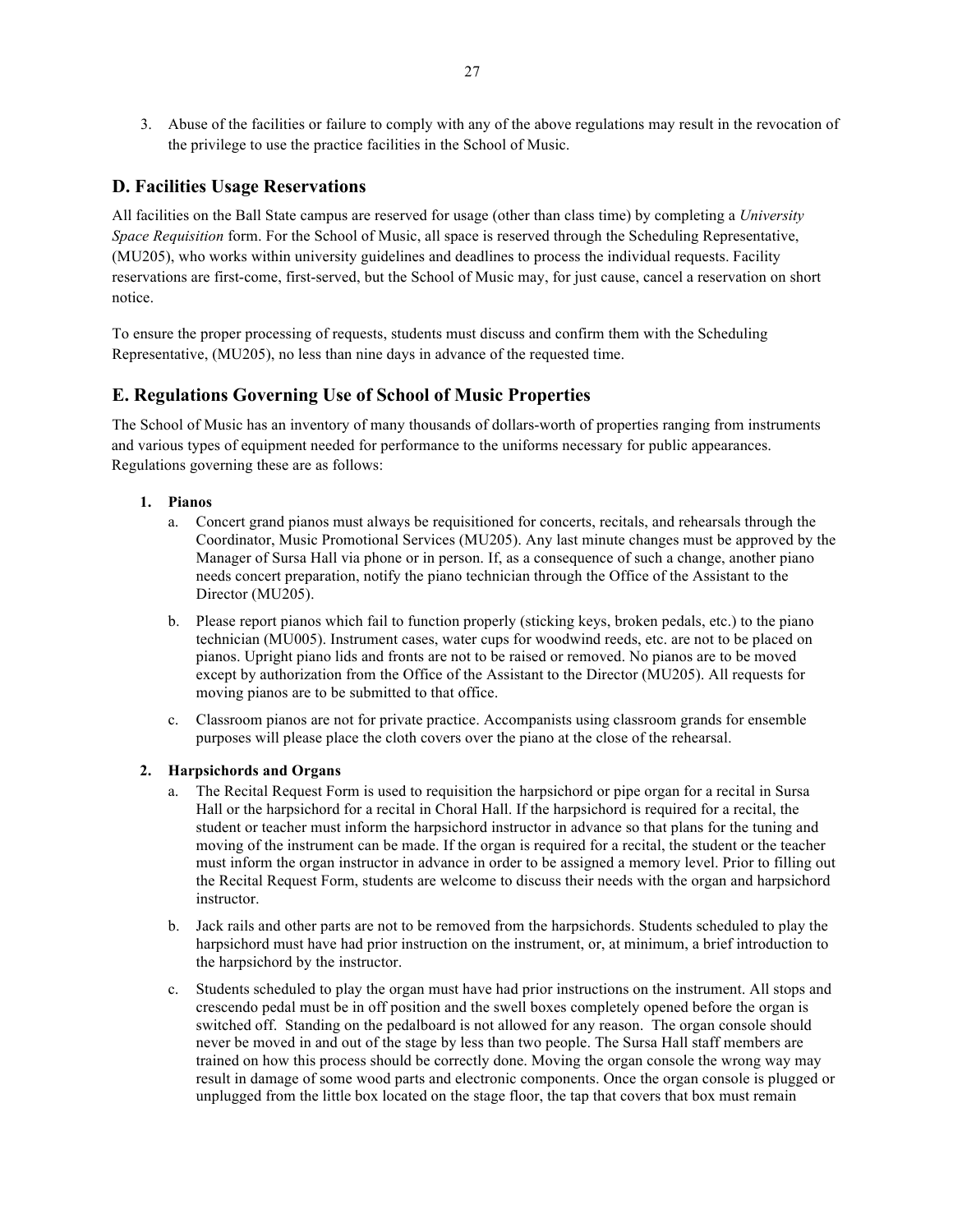closed or the plugs can be seriously damaged. The organ console should never be moved while plugged.

#### **3. Instrument Rental**

- a. A fee of \$80.00 will be charged to the student's account in order to check out any instrument when the instrument is to be used for lessons or class instruction. \$50.00 of this fee is a deposit on the instrument; the remaining \$30.00 is the semester rental fee. This \$30.00 rental fee must be paid each semester the student uses the instrument. The remaining \$50.00 stays on as a deposit until the instrument is returned. Students in a university ensemble are only charged a \$50.00 deposit.
- b. School of Music instruments must be renewed by the last day of classes or returned by the last exam day of each semester. The \$50.00 deposit will be forfeited if the instrument is returned or renewed after that time. Instruments not returned after 30 days will be charged full price for replacement of the instrument. This can, in some cases, be thousands of dollars.
- c. Students will be charged for repairs to instruments for damage incurred beyond what is expected from normal use, and are also responsible for replacement of lost or stolen instruments.
- d. Students checking out instruments to be used **only** for university organizations must pay the \$50.00 deposit, which will be refunded in full upon return of the instrument if it is renewed or returned on time.
- e. Before returning a school instrument for deposit refund, make certain that the instrument has been properly cleaned and oiled. Please report any mechanical problems to the Music Properties Technician.

#### **4. Key Rental**

- a. A fee of \$80.00 will be charged to the student's account in order to check out any practice room key when the key is to be used for lessons or class instruction. \$50.00 of this fee is a deposit on the key; the remaining \$30.00 is the semester rental fee. This \$30.00 rental fee must be paid each semester the student uses the practice room key. The remaining \$50.00 stays on as a deposit until the key is returned.
- b. Practice room keys must be renewed by the last day of classes or returned by the last exam day of each semester.
- c. A \$50.00 deposit will be forfeited if the key is returned or renewed after that time.
- d. Keys not returned after 30 days will be charged a fee of \$50.00 to replace the key.
- e. Students are also responsible for lost or stolen keys, and will be charged \$50.00 to replace the key.
- f. Deposits will be refunded in full upon return of the practice room key if it is returned on time.

#### **5. Uniform Issuance**

There is no charge for the use of uniforms, although a refundable deposit fee is charged for band uniforms.

### **6. Lockers**

a. Instrument lockers, coat lockers, and percussion equipment lockers are available for rental on a "first come, first served" basis. A fee of \$5.00 per semester is charged to the student's account. The student is to renew the rental by the last day of classes or return the locker key and empty the locker by the last exam day of each semester.